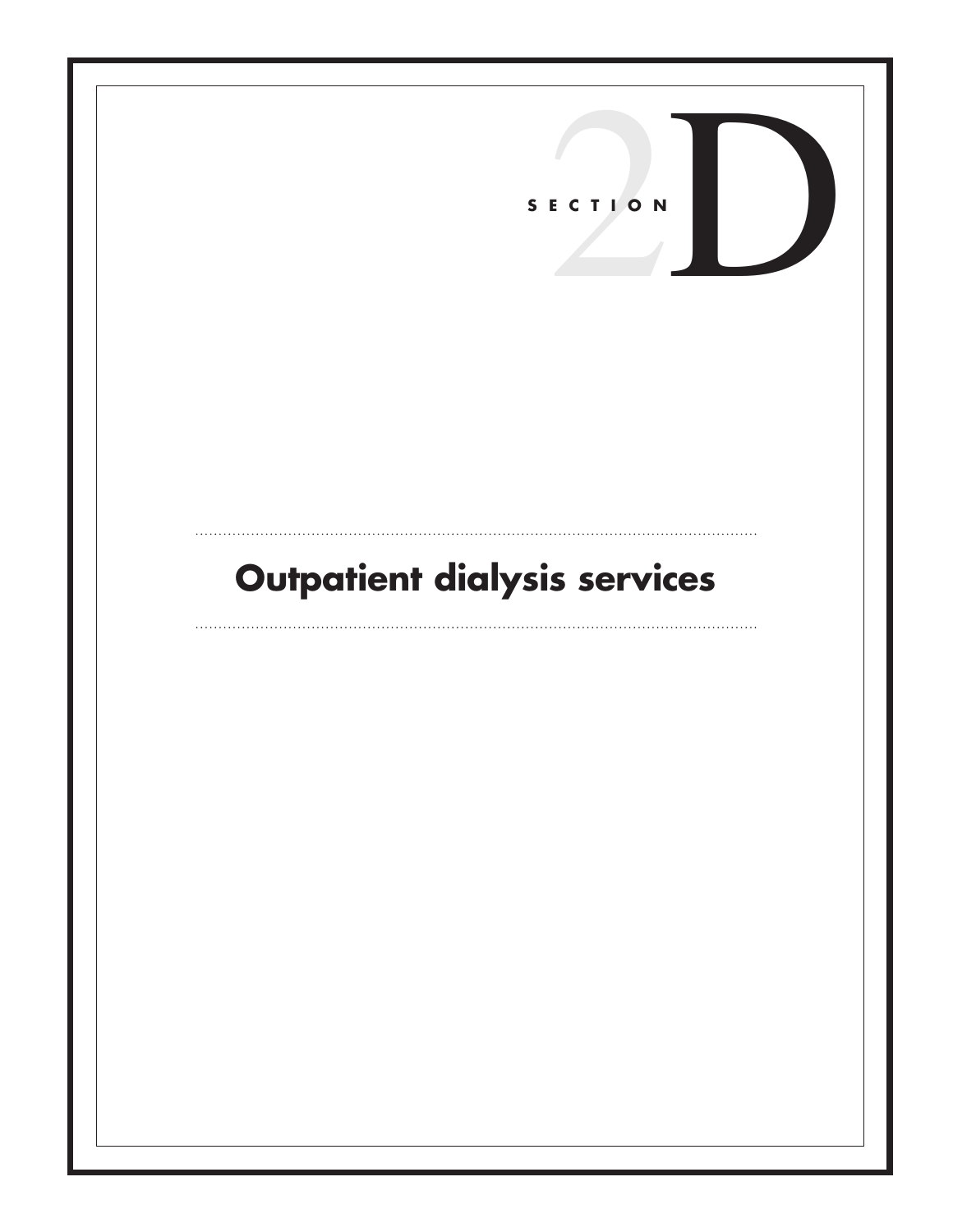# **R E C O M M E N D A T I O N**

**2D** The Congress should update the composite rate by the projected rate of increase in the endstage renal disease market basket less the adjustment for productivity growth for calendar year 2011.

**COMMISSIONER VOTES: YES 15 • NO 0 • NOT VOTING 1 • ABSENT 1**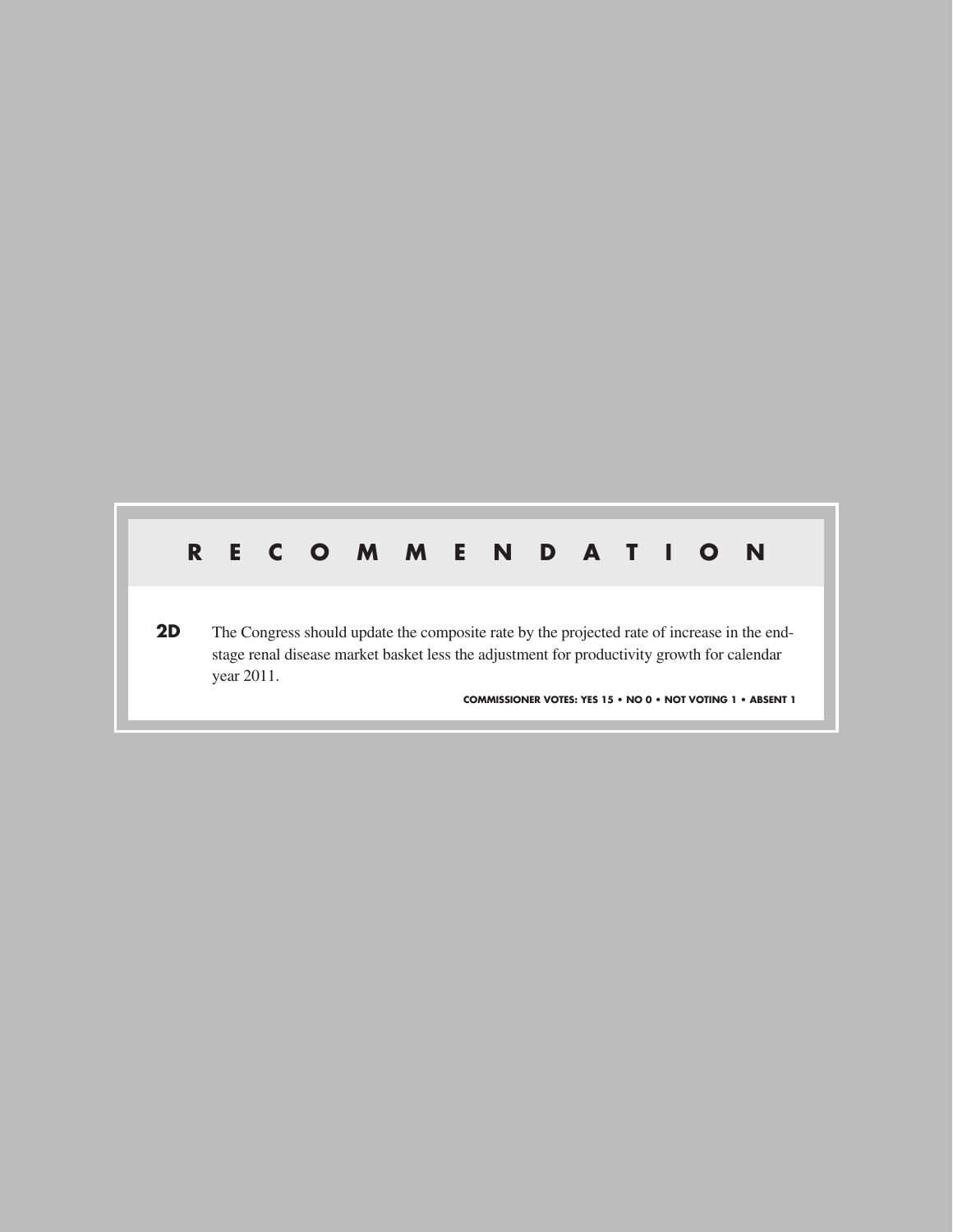

# **Outpatient dialysis services**

## **Section summary**

Outpatient dialysis services are used to treat individuals with end-stage renal disease (ESRD). In 2008, about 330,000 beneficiaries were covered by Medicare and received dialysis from nearly 5,000 ESRD facilities. In that year, Medicare expenditures for outpatient dialysis services, including separately billable drugs administered during dialysis, were \$8.6 billion.

## **Assessment of payment adequacy**

Our payment adequacy indicators for outpatient dialysis services are generally positive. Our analysis suggests that a moderate update of the composite rate is in order and that dialysis providers can achieve efficiency gains similar to those in the economy at large. Therefore, the Commission recommends updating the composite rate for calendar year 2011 by the projected rate of increase in the ESRD market basket less the adjustment for productivity growth. Based on CMS's latest forecast of the market basket, this recommendation would yield an update of 0.7 percent.

*Beneficiaries' access to care*—Measures include examining the capacity and supply of providers, beneficiaries' ability to obtain care, and changes in the volume of services.

*Capacity and supply of provider—Dialysis facilities appear to have the* capacity to meet beneficiaries' demand. Growth in the number of dialysis

## **In this section**

- Are Medicare payments adequate in 2010?
- How should Medicare payments change in 2011?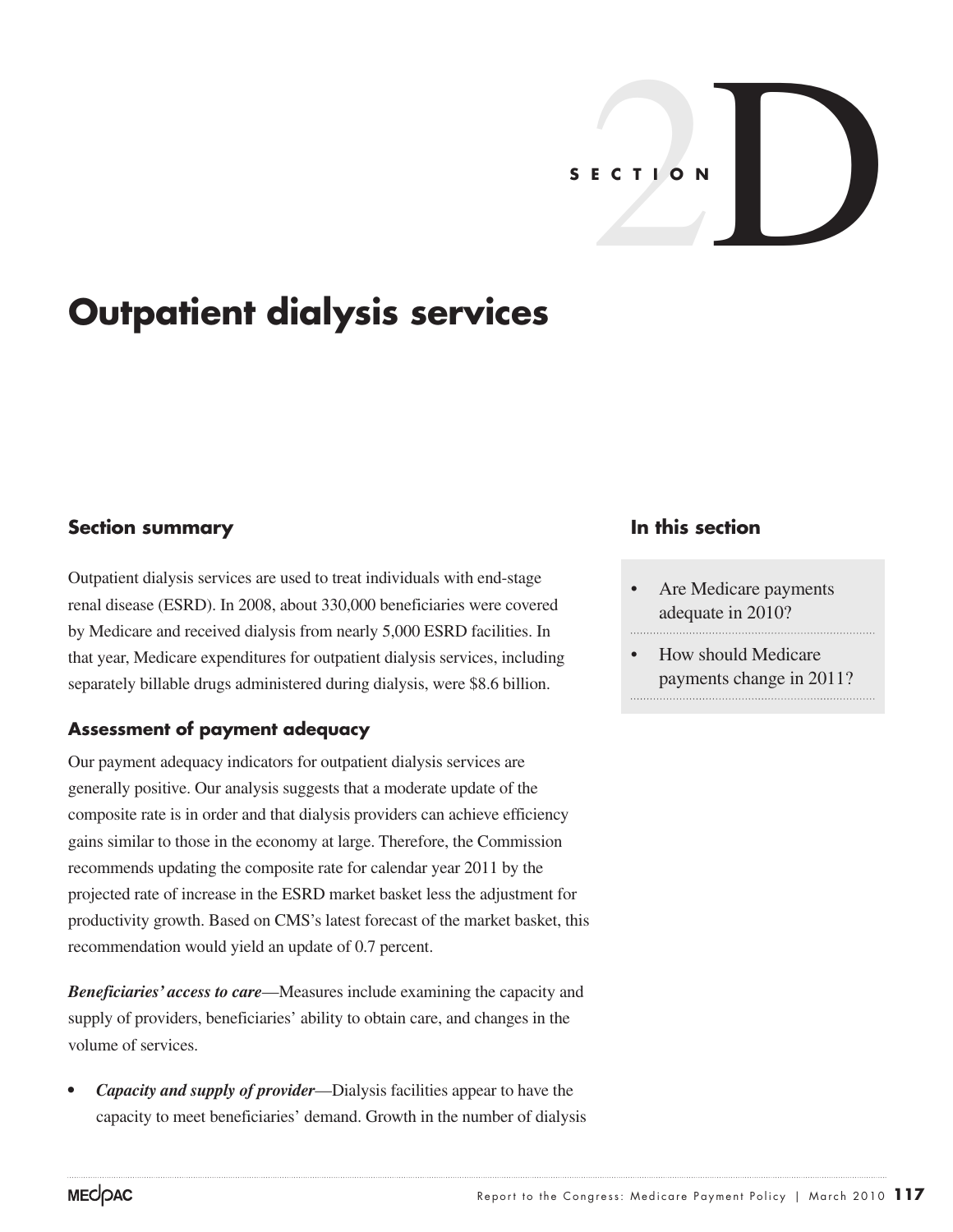treatment stations has generally kept pace with growth in the number of dialysis beneficiaries.

- *Beneficiaries' ability to obtain care*—The number of ESRD facilities continues to increase. The few facility closures do not appear to disproportionately affect African Americans or beneficiaries dually eligible for Medicare and Medicaid. Freestanding facilities, which treat most dialysis beneficiaries, did not change the proportion of African American, dual eligibles, or elderly treated between 2007 and 2008.
- *Volume of services*—Since 1996, the number of dialysis treatments grew at an average annual rate that kept pace with growth in the number of beneficiaries. Statutory and regulatory changes that CMS implemented beginning in 2005 reversed spending trends for dialysis drugs. Although spending on dialysis drugs decreased since 2004, our analysis suggests that the volume of drugs increased but at a slower rate than in previous years.

*Quality of care—Dialysis quality has improved over time for some measures, such* as use of the recommended type of vascular access—the site on the patient's body where blood is removed and returned during dialysis. Other measures suggest that improvements in quality are still needed. In particular, the proportion of all dialysis patients accepted for the registry on the kidney transplant waiting list remains low and rates of hospitalization and mortality remain high.

*Providers' access to capital*—Information from investment analysts suggests that access to capital for dialysis providers continues to be adequate. The number of facilities, particularly for-profit facilities, continues to increase.

*Medicare payments and providers' costs*—In 2008, the Medicare margin for composite rate services and dialysis drugs for freestanding facilities was 3.2 percent. We project the Medicare margin for freestanding dialysis facilities will be 2.5 percent in 2010. This projection reflects the 1 percent update to the composite rate effective in 2009 and 2010, which is less than CMS's forecast of the increases in providers' costs during this period. This projection does not take into account the 2 percent reduction in total spending that the Medicare Improvements for Patients and Providers Act of 2008 mandated to begin in 2011 under the new dialysis payment method because: (1) the regulatory provisions to implement the new payment method are not finalized and (2) providers' response to the new payment method is unknown. Including drugs and services in the payment bundle that Medicare now separately pays for may lead to improvements in the efficiency of care. ■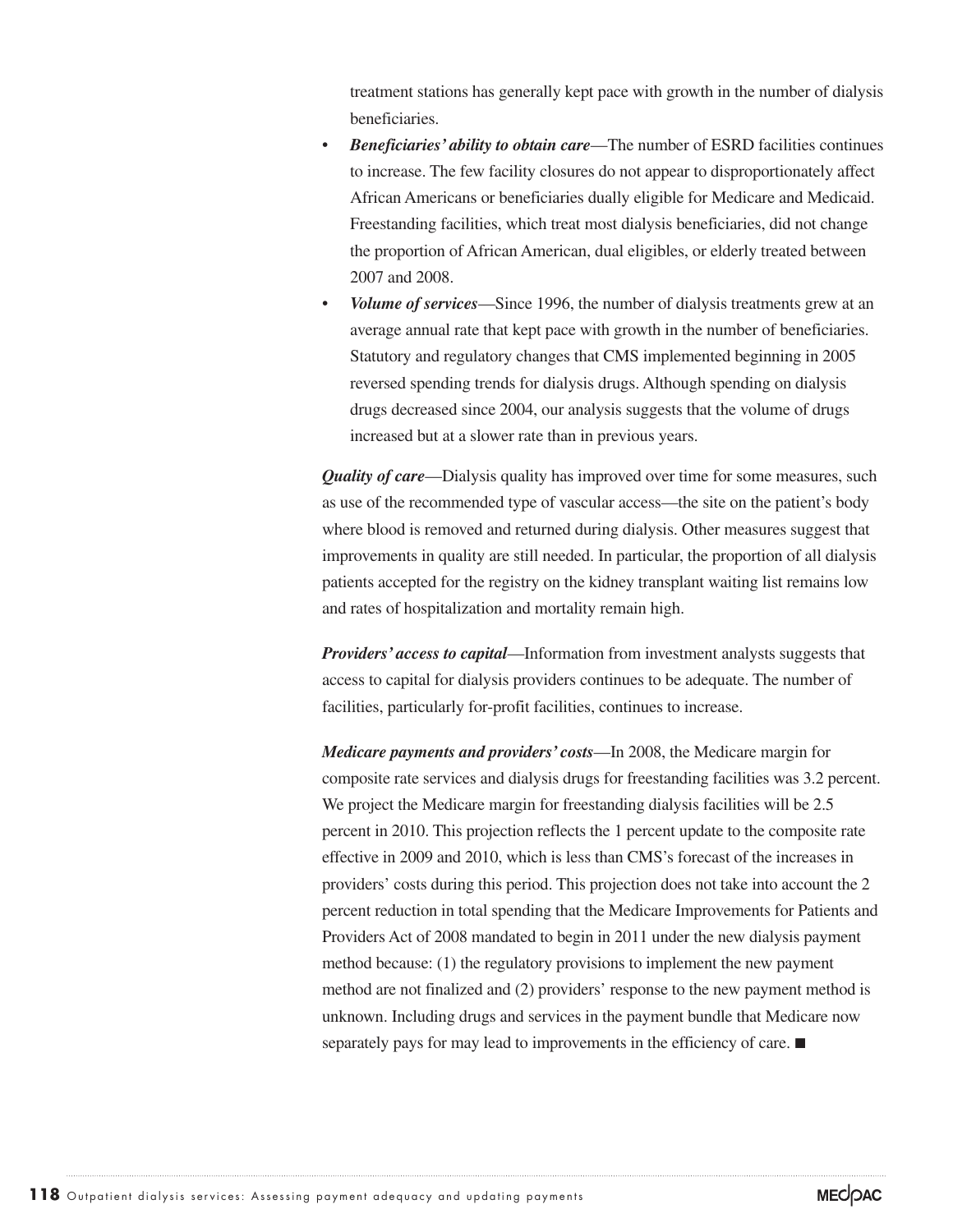## **Dialysis treatment choices**

I alysis is a treatment to replace the filtering<br>function of the kidneys when they fail. The<br>two types of dialysis—peritoneal dialysis<br>and hamodialysis remove wests products from the function of the kidneys when they fail. The two types of dialysis—peritoneal dialysis and hemodialysis—remove waste products from the bloodstream differently. Peritoneal dialysis uses the lining of the abdomen as a filter to clear wastes and extra fluid and is usually performed independently in the patient's home. Hemodialysis uses an artificial membrane encased in a dialyzer to filter the patient's blood. Although hemodialysis is usually provided in dialysis facilities, it can also be done in the patient's

home. Each dialysis method (modality) has advantages and disadvantages—no one type of dialysis is best for everyone. People choose one type of dialysis over another for many reasons, including quality of life, personal preference, physician recommendation, and awareness of different treatment methods. Some patients switch from one dialysis method to another when their needs or condition changes. The advantages and disadvantages of the different dialysis methods are summarized in Table 2D-A1 in the [online appendix](http://medpac.gov/chapters/Mar10_Ch02D_APPENDIX.pdf) to this chapter. ■

## **Background**

End-stage renal disease (ESRD) is a chronic illness characterized by permanent kidney failure. ESRD patients include those who are treated with dialysis—a process that removes wastes and fluid from the body—and those who have undergone kidney transplantation and have a functioning kidney transplant. Because of the limited number of kidneys available for transplantation, 70 percent of ESRD patients undergo dialysis. The text box summarizes the two types of dialysis. Patients receive additional items and services related to their dialysis treatments, including dialysis drugs to treat conditions such as anemia and bone disease resulting from the loss of kidney function.

The 1972 amendments to the Social Security Act extended Medicare benefits to people with ESRD who are eligible for Social Security benefits, even those under age 65. To qualify for the ESRD program, individuals must be fully or currently insured under the Social Security or Railroad Retirement program, entitled to benefits under the Social Security or Railroad Retirement program, or the spouse or dependent child of an eligible beneficiary.<sup>1</sup> ESRD patients entitled to Medicare due to kidney disease alone have the same benefits as other Medicare beneficiaries.

For beneficiaries entitled to benefits due to ESRD alone, Medicare coverage does not begin until the fourth month after the start of dialysis. Exceptions to this statutory provision are beneficiaries who have undergone a kidney transplant or who are trained to perform dialysis at home. About half of new ESRD patients are under age 65 and thus are entitled to Medicare because they have chronic renal failure. In 2008, there were an estimated 110,000 new dialysis patients.<sup>2</sup>

If an employer group health plan (EGHP) covers a beneficiary at the time of ESRD diagnosis, it is the primary payer for the first 33 months of care. Medicare is the secondary payer during this period. EGHPs include health plans that beneficiaries were enrolled in through their own employment or through a spouse's or parent's employment before becoming eligible for Medicare due to ESRD.

In 2008, about 330,000 dialysis beneficiaries were covered by the Medicare program.<sup>3</sup> Compared with all Medicare beneficiaries, dialysis beneficiaries are disproportionately younger and African American. A substantial number of dialysis patients are dually eligible for Medicare and Medicaid benefits: about one-quarter of newly diagnosed ESRD patients and 45 percent of current ESRD patients. About one-quarter of newly diagnosed patients were covered by an EGHP (United States Renal Data System 2009).

Most dialysis beneficiaries receive care in freestanding dialysis facilities. Such facilities account for 89 percent of all facilities and treat about 90 percent of dialysis beneficiaries. The two largest dialysis organizations supply the major portion of this industry's output; in 2008, they operated 60 percent of all facilities and treated about 65 percent of dialysis beneficiaries.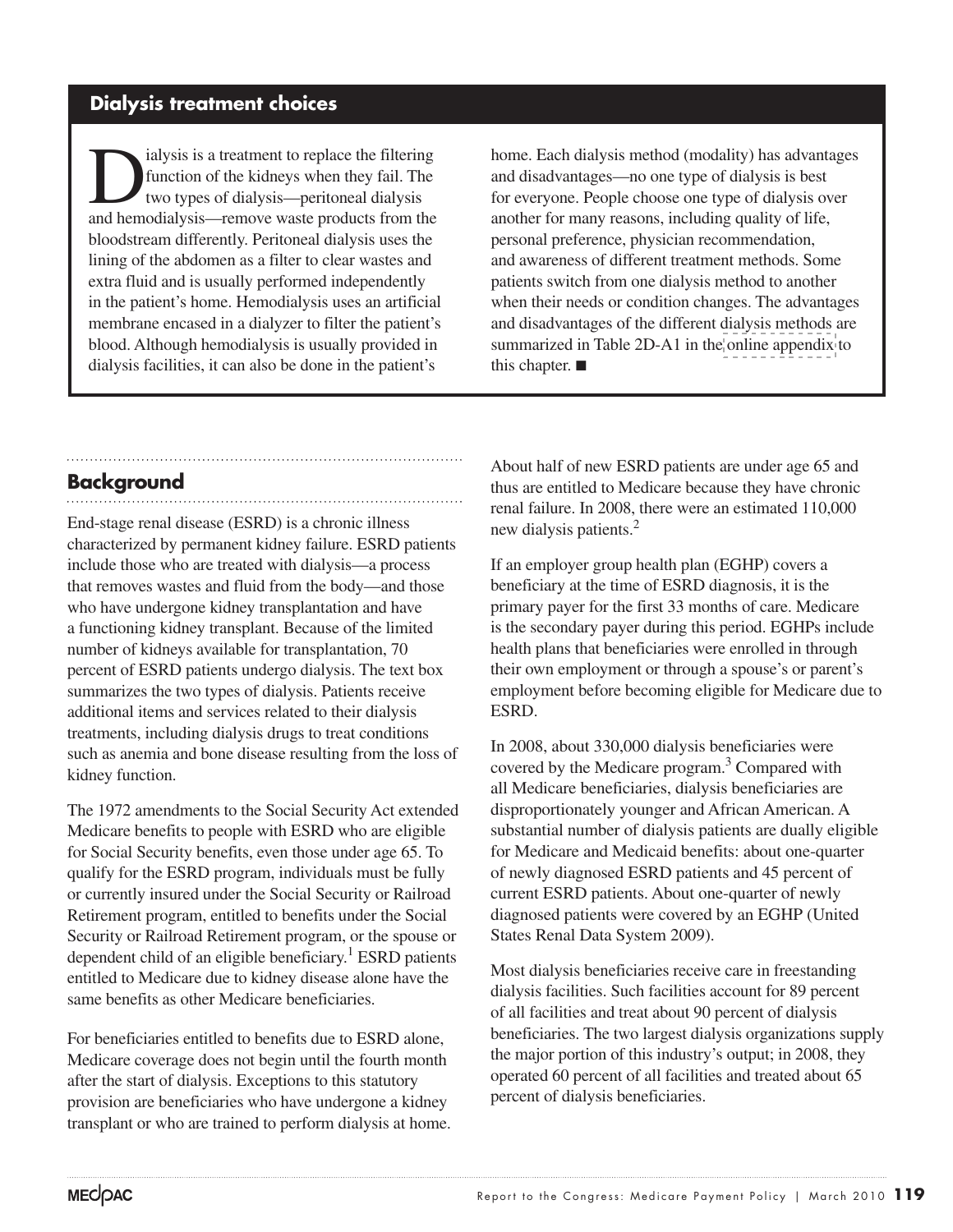#### **F I G U R E 2D-1**

**2D –1 Statute and regulations changed trends in payments to freestanding dialysis facilities beginning in 2005 The statute and regulations changed... FIGURE**



Note: ESAs (erythropoiesis-stimulating agents). ESAs include erythropoietin and darbepoetin alpha.

Source: MedPAC analysis of claims submitted by freestanding dialysis facilities to **CMS** 

Since 1983, Medicare pays dialysis facilities a predetermined payment for each dialysis treatment they furnish. Under the prospective payment—the composite rate—Medicare covers the cost of some (but not all) services associated with a single dialysis treatment, including nursing, dietary counseling and other clinical services, dialysis equipment and supplies, social services, and certain laboratory tests and drugs. In addition, Medicare pays separately for certain drugs and laboratory <sup>of percent.</sup> tests that have become a routine part of care since 1983. payment to the composite rate. The Medicare Prescription Drug, Improvement, and Modernization Act of 2003 (MMA) created this add-on payment by shifting some  $\frac{1}{2}$  that CMS of the payments previously associated with separately  $\frac{1}{2}$  on provide billable dialysis drugs to the composite rate (via the add-on payment) and mandated that these changes occur in a budget-neutral manner.

In 2008, payment for composite rate services (including the add-on payment) averaged about \$158 per treatment, while the payment for drugs used to treat conditions resulting from the loss of kidney function (referred to in this chapter as dialysis drugs) averaged nearly \$75 per

treatment. The Commission's Payment Basics provides more information about Medicare's method for paying for outpatient dialysis services (available at http://www. medpac.gov/documents/MedPAC\_Payment\_Basics\_09\_ dialysis.pdf).

#### **Medicare spending on outpatient dialysis**  services

For both freestanding and hospital-based facilities, Medicare spending for dialysis services, including separately billable drugs administered during dialysis, totaled about \$8.6 billion in 2008, an increase of 0.3 percent compared with 2007. Medicare expenditures for composite rate services and dialysis drugs averaged about \$26,000 per beneficiary in 2008.

Freestanding facilities treat most dialysis beneficiaries and account for nearly 90 percent of spending (about \$7.8 billion in 2008) for composite rate services and dialysis drugs. Since 2004, total payments to dialysis facilities grew more slowly than in the past because spending on dialysis drugs decreased (Figure 2D-1). Between 1996 and 2004, expenditures for composite rate services and and 2004, expenditules for composite rate services and dialysis drugs increased by about 10 percent per year but then slowed between  $2004$  and  $2008$  to a 4 percent average  $\frac{1}{200}$  annual increase. Specifically:  $\mathcal{L}$  definition  $\mathcal{L}$   $\mathcal{L}$   $\mathcal{L}$   $\mathcal{L}$   $\mathcal{L}$   $\mathcal{L}$   $\mathcal{L}$   $\mathcal{L}$   $\mathcal{L}$   $\mathcal{L}$   $\mathcal{L}$   $\mathcal{L}$   $\mathcal{L}$   $\mathcal{L}$   $\mathcal{L}$   $\mathcal{L}$   $\mathcal{L}$   $\mathcal{L}$   $\mathcal{L}$   $\mathcal{L}$   $\mathcal{L}$   $\mathcal{L}$   $\math$ 

- Since 2005, drug expenditures to freestanding dialysis providers declined by 3 percent per year (from \$2.8 billion to \$2.5 billion). By contrast, between 1996 and 2004, dialysis drug expenditures grew by 15 percent per year, from \$951 million to \$2.8 billion.
- Before and after 2005, expenditures for composite rate services increased at about the same annual rate— 8 percent.

Since 2005, Medicare has paid providers an add-on provisions in the MMA that beginning in 2005 increased The decline in spending on dialysis drugs is partly due to provisions in the MMA that, beginning in 2005, increased the composite rate. The Medicare Prescription Medicare's payment rate for composite rate services but lowered the rate for dialysis drugs. The MMA required that CMS base payment amounts for all dialysis drugs on providers' acquisition costs, which has resulted in a lower payment rate for most dialysis drugs.<sup>4</sup> Since 2006, the agency pays 106 percent of the average sales price for dialysis drugs.

> Despite the decrease in the payment rate, the total volume of dialysis drugs increased between 2004 and 2007. Between 2007 and 2008, the volume of most dialysis drugs continued to increase with one notable exception. The volume of erythropoiesis-stimulating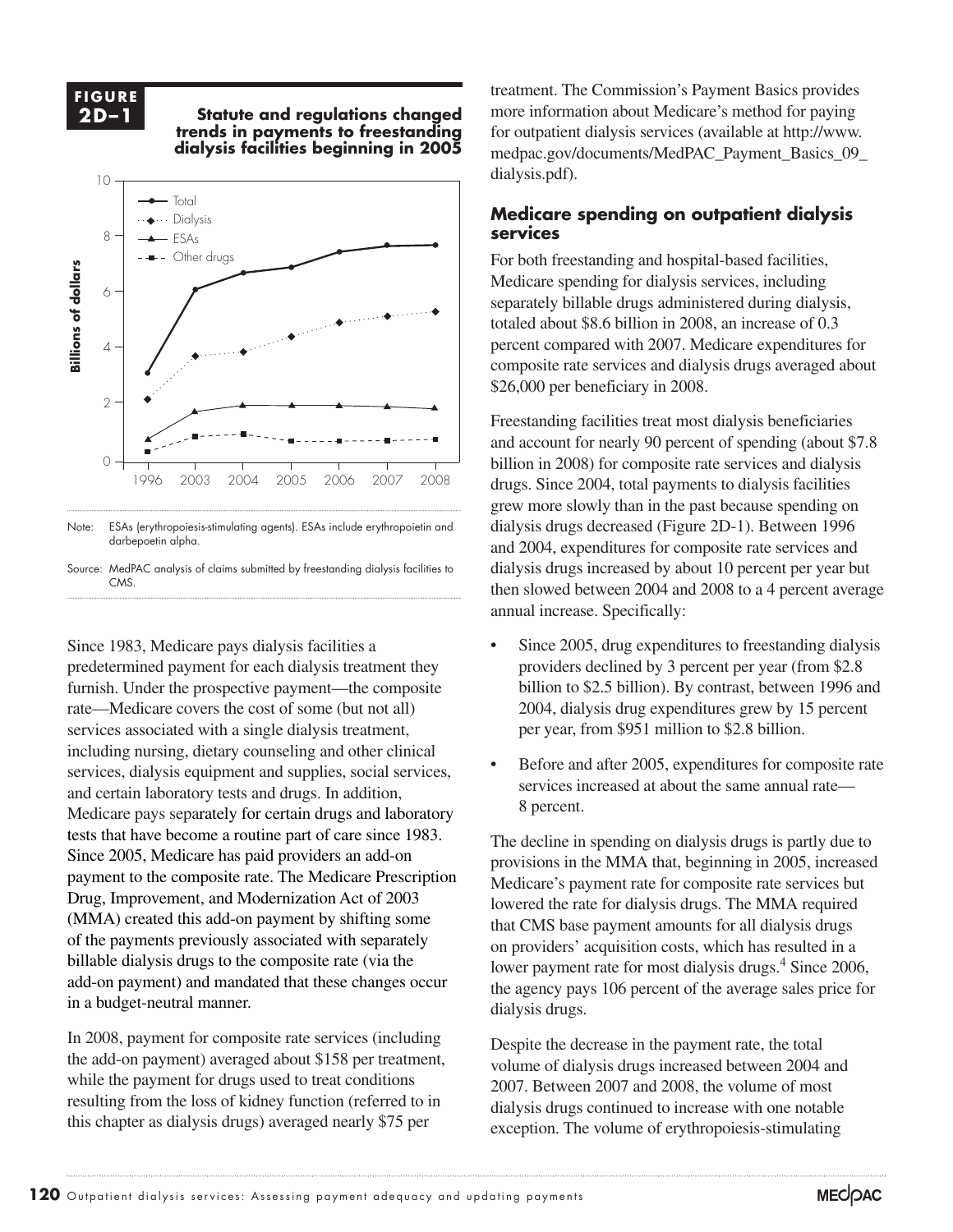agents (ESAs) declined during this period. ESAs are drugs (erythropoietin and darbepoetin alpha) used to treat anemia, a common condition among dialysis patients, and account for nearly 70 percent of spending on dialysis drugs. The recent decline in ESA volume is linked to: (1) changes in CMS's payment policies for ESAs and (2) new clinical evidence about the appropriate use of ESAs. We discuss these two changes in more detail later in the chapter.

#### **A new dialysis prospective payment method is planned to begin in 2011**

While the MMA decreased the profitability of most dialysis drugs, the law did not change the two-part structure of the outpatient dialysis payment method. However, the Congress recently passed a law—the Medicare Improvements for Patients and Providers Act of 2008 (MIPPA)—that will modernize the payment method by including dialysis drugs in the payment bundle beginning in 2011. MIPPA calls for CMS to implement a new dialysis prospective payment system (PPS) that would broaden the dialysis payment bundle beginning in 2011 and initiate a quality incentive program beginning in 2012.

MIPPA's provisions are consistent with the Commission's long-standing recommendation to modernize the outpatient dialysis payment system (Medicare Payment Advisory Commission 2001). We have repeatedly said that Medicare could provide incentives for controlling costs and promoting quality care by broadening the bundle to include drugs, laboratory services, and other commonly furnished items that providers currently bill separately and by linking payment to quality. A bundled rate would create incentives for facilities to furnish services more efficiently. For example, a bundled rate would reduce incentives inherent in the current payment method to overutilize drugs.

CMS issued a proposed rule in September 2009 that, if finalized, would enact MIPPA's provisions by making three key changes to the outpatient dialysis payment method. Table 2D-1 (p. 122) compares the proposed provisions with the current payment method. The first change to the payment method concerns definition of the payment bundle. Beginning in 2011, the proposed dialysis payment bundle would include:

- composite rate services,
- Part B separately billable drugs furnished by the facility,
- separately billable laboratory tests ordered by the facility and separately billable laboratory tests (performed by independent laboratories) ordered by physicians who are paid the monthly capitation payment amount,
- Part B separately billable equipment and supplies furnished by the facility,
- selected ESRD-related Part D drugs, and
- self-dialysis training services.

Second, CMS's proposal would increase the number of beneficiary-level and facility-level payment adjusters. MIPPA gave the Secretary the authority to adjust the payment rate by appropriate factors that affect providers' costs. The agency proposed augmenting the current beneficiary-level adjusters used for adults—age and body mass—by including beneficiaries' sex, the presence of selected comorbidities, and onset of dialysis (for the first four months of dialysis treatment).<sup>5</sup> For adults, CMS's proposal would maintain the same payment rate for the different types of dialysis methods. For pediatric beneficiaries, CMS proposed adjusting payment by age, the presence of selected comorbidities, and dialysis method.<sup>6</sup> Under the current payment method, beneficiarylevel adjusters are not used for pediatric beneficiaries.

MIPAA required a facility-level adjustment for lowvolume facilities. CMS's proposal defines a low-volume facility as one that furnished 3,000 or fewer treatments annually in the three years before the payment year. Included in the facility's treatment total would be treatments provided by facilities owned by the same organization that are located within 25 miles of the facility in question. The new payment method would continue to use the same wage index that is used under the current payment method (the acute care hospital wage index).

Although MIPPA gave the Secretary the authority to change the unit of payment, CMS's proposal maintains the current unit of payment as a single dialysis treatment. The new payment method will be phased in over three years; facilities may elect to bypass the transition (by notifying CMS 60 days before January 1, 2011).

A third change is proposed for calendar year 2012 with implementation of a quality incentive program, which MIPPA mandated. CMS is proposing a pay-forperformance initiative using two measures that assess anemia management and one measure that assesses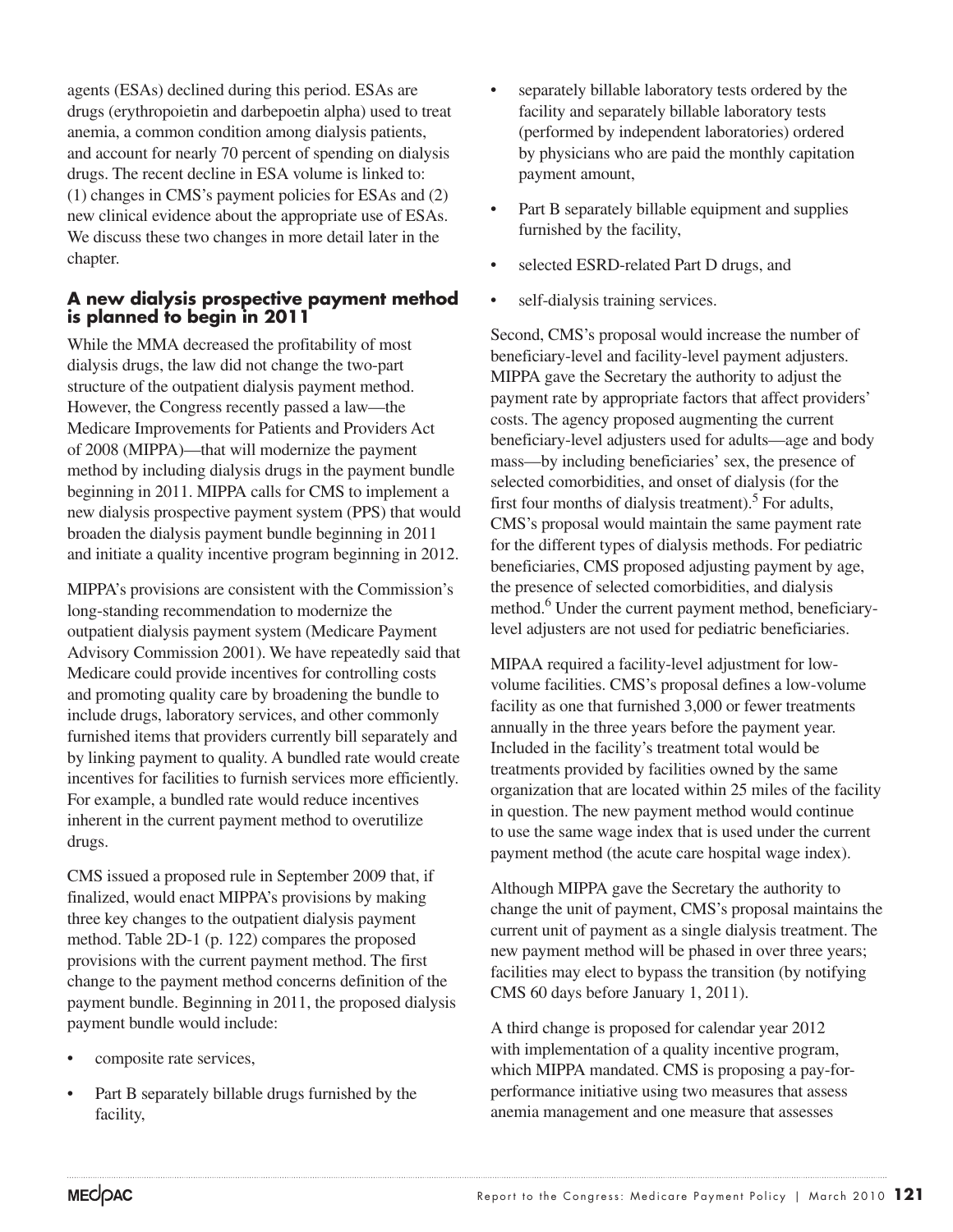#### **2D –1 Key features of the current dialysis payment method and the proposed prospective payment method that is expected to begin in 2011**

| <b>Payment method</b><br>feature              | <b>Current payment method</b>                                                                                                                                                                       | Proposed new payment method                                                                                                                                                                                                 |
|-----------------------------------------------|-----------------------------------------------------------------------------------------------------------------------------------------------------------------------------------------------------|-----------------------------------------------------------------------------------------------------------------------------------------------------------------------------------------------------------------------------|
| Payment bundle                                | Composite rate services, which include: nursing,<br>dietary counseling and other clinical services,<br>dialysis equipment and supplies, social services,<br>and certain laboratory tests and drugs. | • Composite rate services<br>• Separately billable (Part B) injectable dialysis<br>drugs and their oral equivalents<br>• ESRD-related laboratory tests<br>• Selected ESRD Part D drugs<br>• Self-dialysis training services |
| Unit of payment                               | Single dialysis treatment                                                                                                                                                                           | Single dialysis treatment                                                                                                                                                                                                   |
| Add-on payment to the<br>composite rate       | Yes                                                                                                                                                                                                 | None                                                                                                                                                                                                                        |
| Self-dialysis training<br>services adjustment | Yes                                                                                                                                                                                                 | None                                                                                                                                                                                                                        |
| Beneficiary-level<br>adjustments              | • For adults: age and body mass<br>• For pediatric beneficiaries: none                                                                                                                              | • For adults: age, sex, dialysis onset, body<br>mass, 11 comorbidities<br>• For pediatric patients: age, presence of four<br>comorbidities, dialysis method                                                                 |
| Facility-level<br>adjustments                 | Wage index                                                                                                                                                                                          | • Wage index<br>• Low-volume adjustment                                                                                                                                                                                     |
| Outlier policy                                | None                                                                                                                                                                                                | Applies to the portion of the broader payment<br>bundle composed of the drugs and services that<br>are currently separately billable                                                                                        |
| Quality incentive<br>program                  | None                                                                                                                                                                                                | Begins in 2012                                                                                                                                                                                                              |

Source: MedPAC analysis of CMS 2009 proposed ESRD rule.

dialysis adequacy. This information would be obtained from claims submitted by ESRD facilities. Facilities that do not meet the performance standard could receive up to a 2 percent reduction in their payment rate.

As CMS phases in the new PPS, the Commission intends to continue its annual assessment of payment adequacy by examining beneficiaries' access to care, changes in dialysis quality of care and providers' access to capital, and the relationship between Medicare's payments and providers' costs. In addition, the Commission is developing new beneficiary quality measures, including rates of rehospitalization.

#### **Providers of outpatient dialysis services**

During the past six years, an increasing proportion of dialysis facilities are freestanding, owned by publicly traded companies, operated by a chain (i.e., multifacility enterprises), and for profit (Table 2D-2 and Figure 2D-2, p. 124). By chain, we mean facilities operated under common ownership; CMS's Dialysis Facility Compare database indicates "whether or not the facility is owned or managed by a chain organization." Recently, the dialysis sector has evolved into an oligopoly, in which a small number of firms supply the major portion of an industry's output. In 2005 and 2006, the four largest dialysis organizations merged into two for-profit organizations. Together the two largest dialysis organizations (Fresenius Medical Care North America and DaVita) account for about 60 percent of all facilities and about 70 percent of freestanding facilities (Figure 2D-2). The recent trends in the profit status and consolidation among dialysis providers suggest that the dialysis industry is an attractive business to for-profit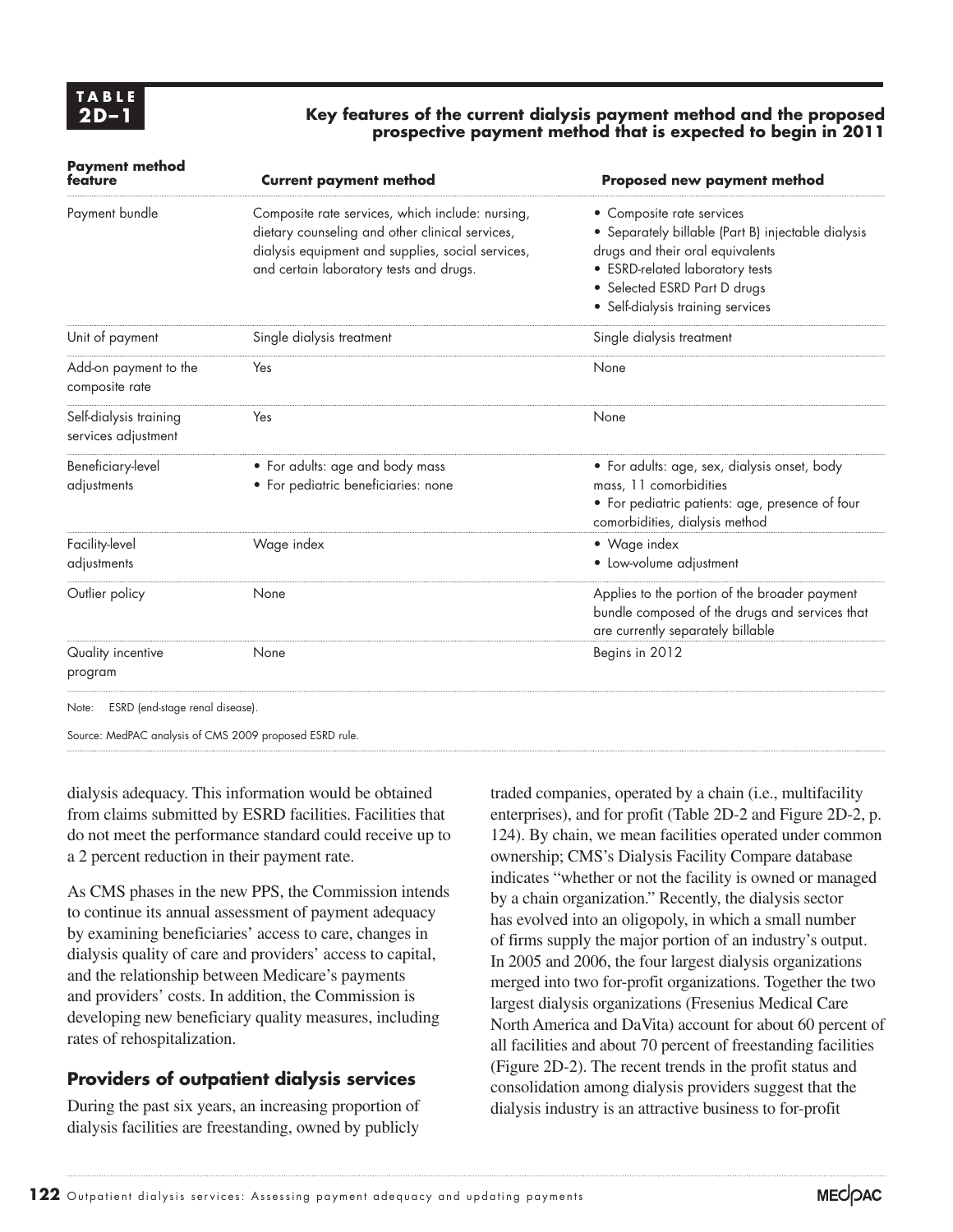#### **2D –2 The total number of dialysis facilities is growing; for-profit and freestanding dialysis providers are a larger share over time**

|                                                             |                                 | Average annual percent change                            |           |  |  |
|-------------------------------------------------------------|---------------------------------|----------------------------------------------------------|-----------|--|--|
|                                                             | 2009                            | 2003-2009                                                | 2008-2009 |  |  |
| Total number of dialysis facilities                         | 5,211                           | 3.5%                                                     | 5.1%      |  |  |
| Number of dialysis stations                                 |                                 |                                                          |           |  |  |
| Total                                                       | 91,465                          | 4.0                                                      | 5.4       |  |  |
| Mean (per facility)                                         | 17.6                            | 0.5                                                      | 0.3       |  |  |
|                                                             | <b>Percent</b><br>of facilities | Average annual percent change<br>in number of facilities |           |  |  |
| Nonchain                                                    | 21%                             | $-2.3%$                                                  | 3.6%      |  |  |
| Affiliated with any chain                                   | 79                              | 5.5                                                      | 5.5       |  |  |
| Affiliated with one of the two large dialysis organizations | 60                              | 4.5                                                      | 6.8       |  |  |
| Rural                                                       | 25                              | 3.2                                                      | 4.2       |  |  |
| Urban                                                       | 75                              | 3.6                                                      | 5.8       |  |  |
| Freestanding                                                | 89                              | 4.4                                                      | 5.9       |  |  |
| Hospital based                                              | 11                              | $-2.5$                                                   | $-3.9$    |  |  |
| For profit                                                  | 81                              | 4.7                                                      | 5.9       |  |  |
| Nonprofit                                                   | 19                              | $-0.7$                                                   | 1.9       |  |  |
|                                                             |                                 |                                                          |           |  |  |

Note: Nonprofit includes those designated as either nonprofit or government.

Source: Compiled by MedPAC from the 2003, 2008, and 2009 Dialysis Facility Compare database from CMS.

providers and that there are efficiencies and economies of scale in providing dialysis care.

Since 2003, freestanding facilities have increased by more than 4 percent annually and currently account for 89 percent of all facilities (Table 2D-2). During this period, for-profit facilities have increased at 4.7 percent per year and account for 81 percent of all facilities. The number of hospital-based facilities decreased from 660 to 566 during this time (data not shown). Most freestanding facilities (91 percent) are for profit; by contrast, most hospitalbased facilities (94 percent) are nonprofit (data not shown). Most freestanding dialysis facilities (87 percent) are affiliated with a chain, whereas most hospital-based facilities (79 percent) are not operated by a chain (data not shown). In terms of size, as measured by the number of dialysis treatment stations (i.e., the equipment used to provide dialysis to a patient), freestanding facilities are, on average, larger than hospital-based facilities (data not

shown). In 2009, freestanding facilities had 18 dialysis stations, on average, while hospital-based facilities averaged 14 stations (data not shown).

About one-quarter of dialysis facilities are located in rural areas. Rural and urban facilities have grown at similar rates during the past five years. However, between 2008 and 2009, urban facilities grew at a higher rate than rural facilities (5.8 percent vs. 4.2 percent, respectively). Freestanding facilities account for 85 percent of all facilities in rural areas, while hospital-based facilities account for the remainder. The two largest dialysis organizations, which together operate in 48 states, account for about 60 percent of all facilities in rural areas.

Medicare is the principal payer for most dialysis facilities. Our analysis of cost reports submitted by freestanding dialysis facilities indicates that Medicare accounts for about three-quarters of treatments furnished by freestanding facilities.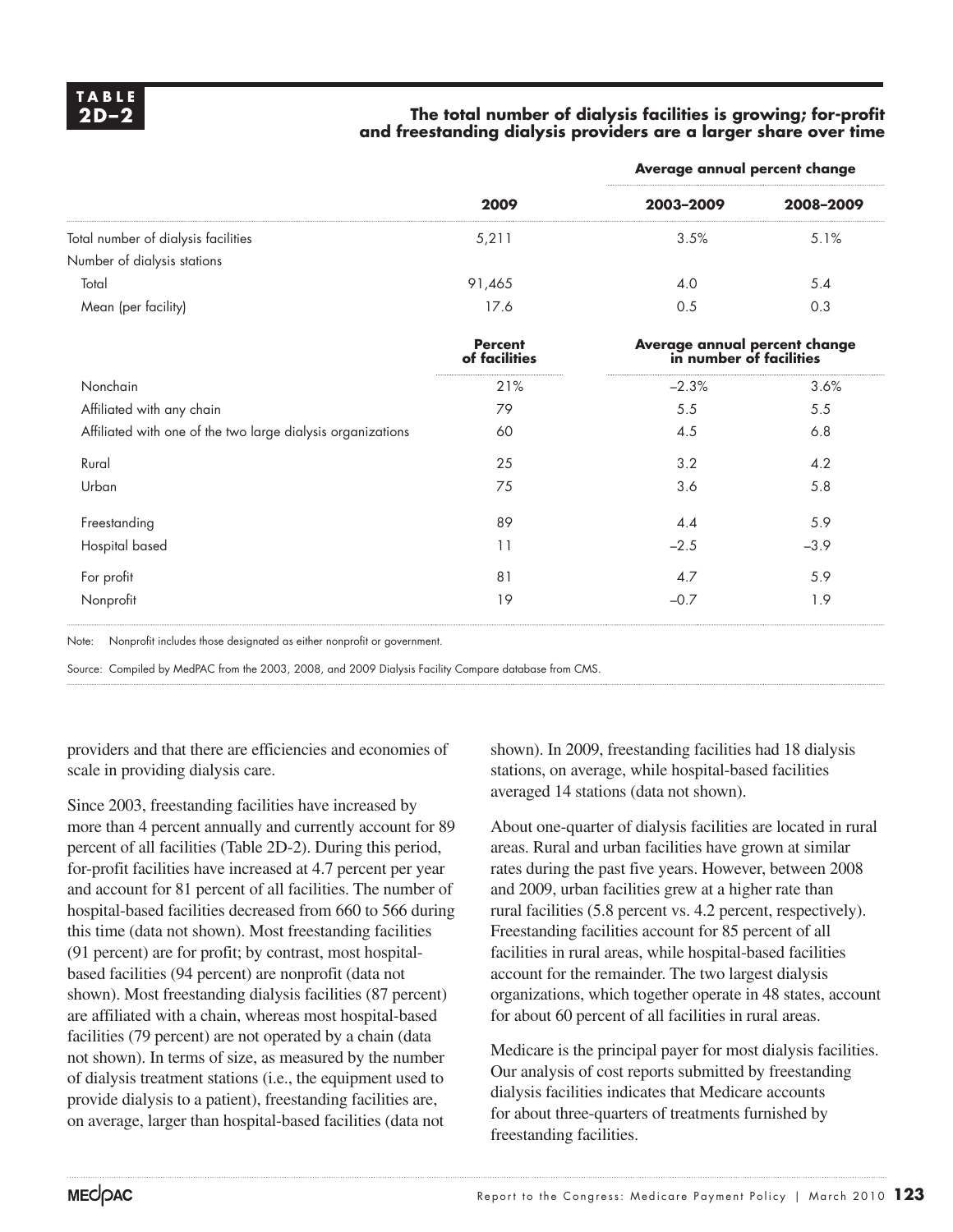#### **F I G U R E FIGURE 2D–2**

#### **2D –2 The dialysis industry is composed primarily of freestanding, for-profit The dialysis industry is composed facilities affiliated with a chain, 2009 primarily of freestanding, for-profit** *s* **annuica** with a chain<sub></sub> 2007



For-profit, freestanding, publicly traded chains

.<br>Note: LDO (two largest dialysis organizations). Fresenius Medical Care North America and DaVita are the two LDOs. The LDOs operate freestanding facilities. Facilities included in the "freestanding chain" category are freestanding facilities that are operated by a chain other than the LDOs. Total may not sum to 100 percent due to rounding.

Source: Compiled by MedPAC from the 2009 Dialysis Facility Compare database from CMS.

## **Are Medicare payments adequate in 2010?**

To address whether payments for the current year (2010) are adequate to cover the costs that efficient providers incur and how much providers' costs should change in the coming year (2011), we examine several indicators of payment adequacy. Specifically, we assess beneficiaries' access to care by examining the capacity and supply of dialysis providers and changes over time in the volume of services provided, quality of care, providers' access to capital, and the relationship between Medicare's payments and providers' costs. Most of our payment adequacy indicators for dialysis services are positive:

sufficient provider capacity, volume growth keeping pace with beneficiary growth, some quality improvements, and sufficient provider access to capital. The Medicare margin for composite rate services and dialysis drugs was 3.2 percent in 2008. We project the Medicare margin for composite rate services and dialysis drugs will be 2.5 percent in 2010.

#### **Beneficiaries' access to care: Indicators continue to be favorable**

Our analysis of access indicators shows that beneficiary access to care remains favorable. These indicators include the capacity of providers to meet beneficiary demand, changes in patients' ability to obtain different types of dialysis, whether certain beneficiary groups face problems in obtaining care, and the change in the volume of services furnished to beneficiaries.

#### **Capacity and supply of providers: Capacity has kept pace with beneficiary demand**

Growth in the number of dialysis stations and dialysis beneficiaries suggests that provider capacity has kept up with the demand for care during the past decade. Between 1996 and 2008, the number of dialysis beneficiaries and the number of dialysis treatment stations each grew by 5 percent annually (Figure 2D-3).

#### **Access to the different types of dialysis has changed little over time**

Access to types of dialysis shows little change over time according to data from CMS. Between 1998 and 2009, at least 96 percent of facilities offered in-center hemodialysis and 46 percent offered some type of peritoneal dialysis continuous cycle peritoneal dialysis or continuous ambulatory peritoneal dialysis. Between 2003 and 2009, the proportion of facilities offering home hemodialysis increased from 12 percent to 21 percent. In addition, industry data suggest that dialysis facilities are beginning to offer in-center nocturnal hemodialysis. For example, across 29 states, DaVita operated 75 facilities with incenter nocturnal programs in 2008 and 114 facilities in 2009 (representing about 8 percent of all its facilities) (DaVita 2009, Mathews 2008).

Most patients receive dialysis in outpatient dialysis facilities. In 2007 (the most current year for which data are available), 92 percent of dialysis patients received hemodialysis in a facility, while 7 percent received peritoneal dialysis (at home), and 1 percent received home hemodialysis (United States Renal Data System 2009).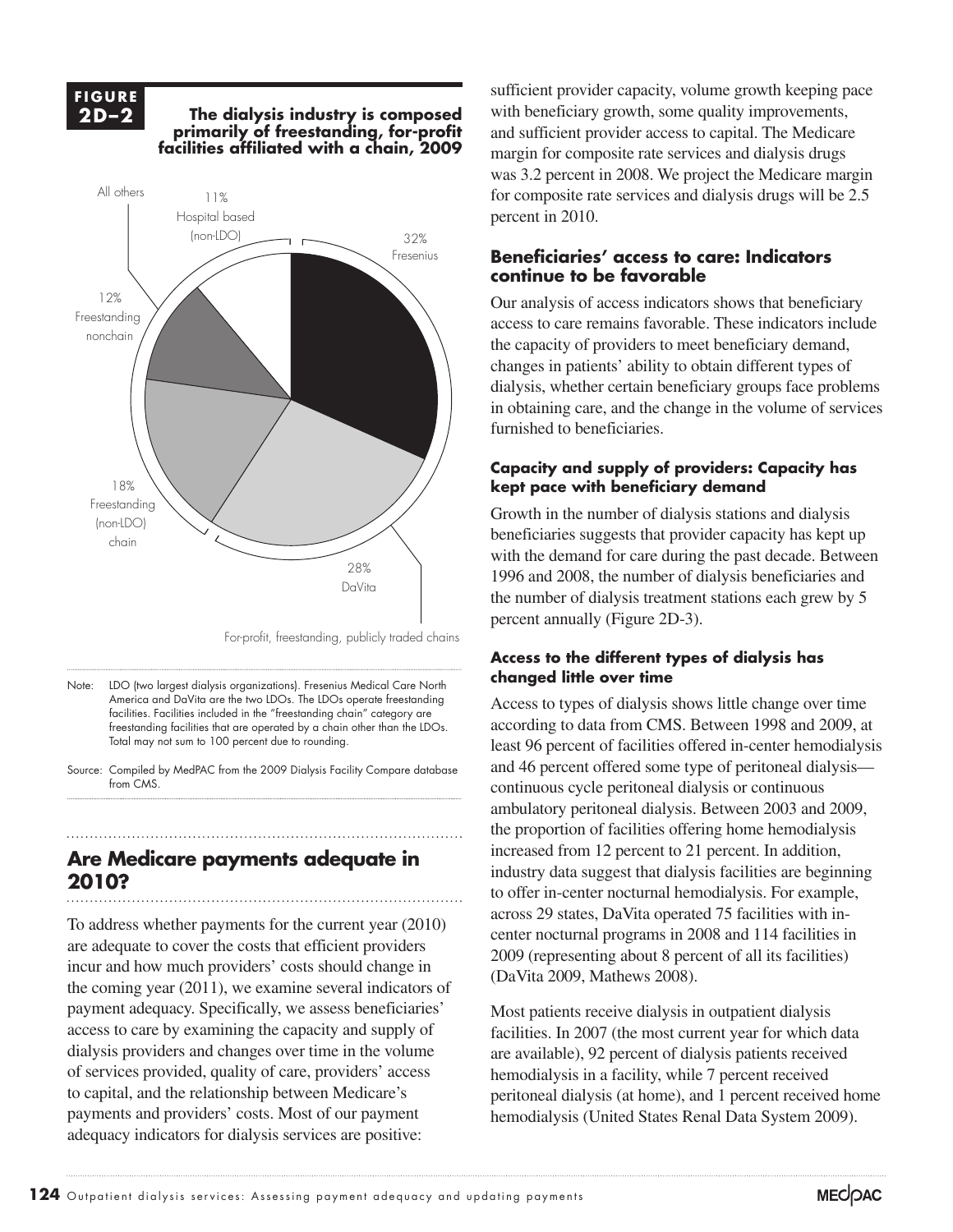#### **2D-3 2D –3F I G U R E**

#### **Growth in the number of dialysis stations has kept pace with the growth in the number of dialysis beneficiaries GURE Extending in the number of the number of the number of the number of the number of the number of the number of the number of the number of the number of the number of the number of the number of the number of the n**



Between 1997 and 2007, the number of patients receiving hemodialysis in a facility increased by 5 percent per year, while the number of patients treated at home declined by 1 percent per year. However, since 2002, the number of home dialysis patients has increased by 2 percent per year.7

Fewer patients overall were dialyzed at home in 2007 than in the mid-1990s. Home dialysis offers several advantages related to quality of life and satisfaction. Compared with in-center hemodialysis, home dialysis is more convenient for patients because they can dialyze on their **Most bend** own schedule. The Commission will continue to monitor the use of home dialysis and is interested in exploring the effect of Medicare's payment and coverage policies on the use of home dialysis. Policy options to consider  $\alpha$  the beneficiaries using new existing and recently closed include using pay for performance to encourage people to dialyze at home. In addition, we intend to monitor the  $\frac{1}{2}$ use and effect of educating pre-ESRD beneficiaries about kidney disease, a service that Medicare began to cover in 2010. Predialysis education can help beneficiaries better understand their illness and dialysis modality options and may help delay the need for dialysis.

During the past few years, the use of more frequent hemodialysis (furnished either at home or in center five to seven times per week compared with the typical three times a week regimen) has also modestly increased. Interest in more frequent hemodialysis regimens has grown during the past decade because of studies showing improved outcomes and quality of life. According to CMS's facility survey, between 2004 and 2007, the number of patients receiving more frequent hemodialysis more than tripled to about 1,700 patients.

#### **Most beneficiaries do not face problems in obtaining care when dialysis facilities close**

For nome dialysis and is interested in exploring<br>
For the manual coverage policies and and coverage policies hemodialysis stations, we also examine whether the types of beneficiaries using new, existing, and recently closed facilities suggest some differences in access to treatment. Specifically, we compared the characteristics of dialysis beneficiaries treated by facilities that were open in 2007 and 2008, that newly opened in 2008, and that closed in 2008.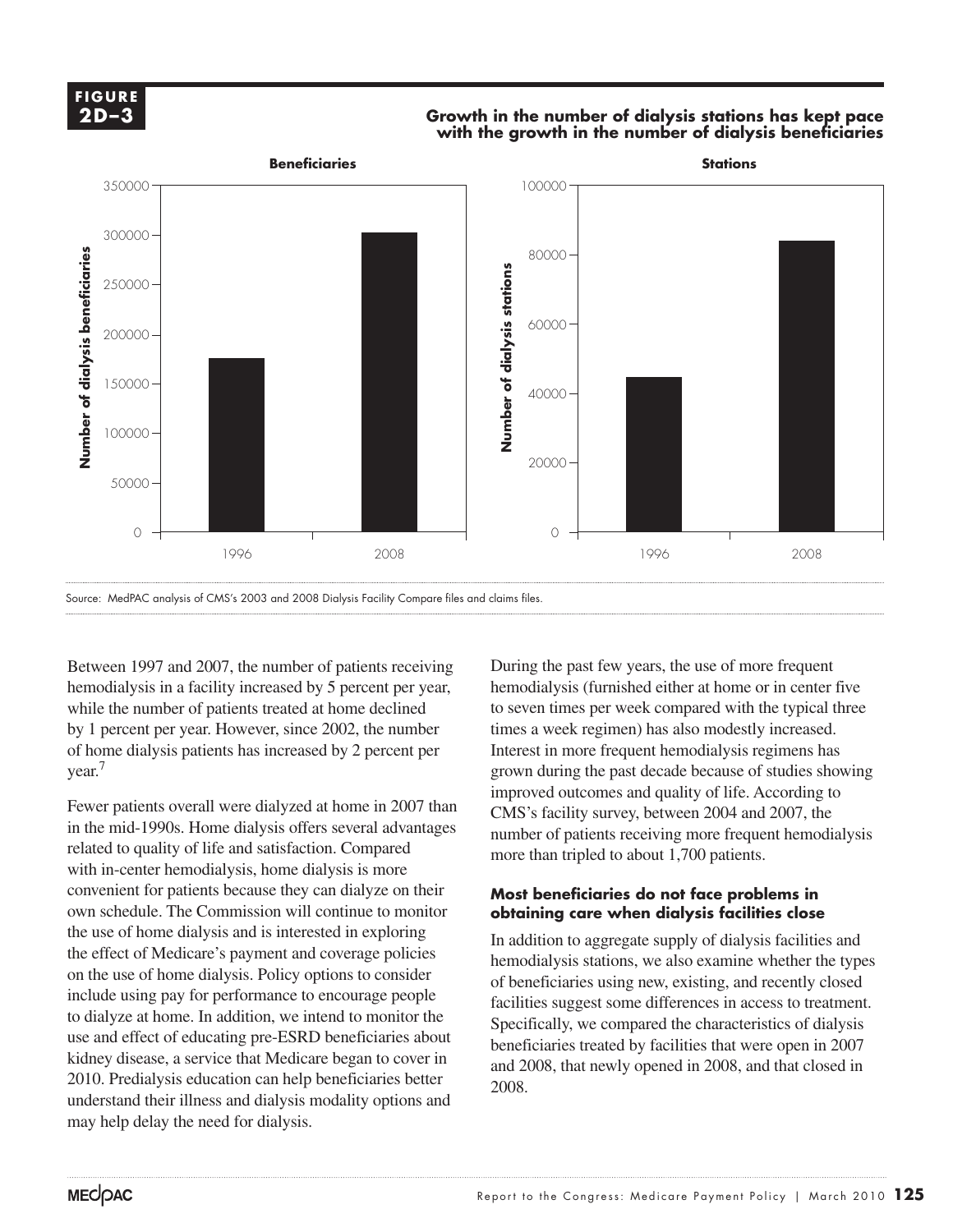Compared with facilities that remained open, facilities that closed in 2008 were more likely to be hospital based and nonprofit, which is consistent with long-term trends in supply (as shown in Table 2D-2, p. 123). In addition, facilities that closed had less capacity than those that remained open (averaging 12 dialysis stations compared with 17 dialysis stations). Facility closures in rural areas did not appear to limit providers' capacity. Between 2007 and 2008, the number of dialysis stations increased in rural areas by about 4 percent from about 16,800 stations to 17,400 stations.

Facility closures in 2007 did not appear to have adversely affected beneficiaries who are African American, dually eligible for Medicare and Medicaid, or elderly (beneficiaries 75 years or older). Compared with facilities that remained in business, facilities that closed treated similar proportions of African American beneficiaries (35 percent compared with 38 percent) and dual-eligible beneficiaries (47 percent compared with 48 percent). Facilities that closed and that remained in business had a similar share (24 percent) of elderly beneficiaries. Arealevel data from the Bureau of the Census suggest that facility closures are not disproportionately occurring in lower income areas.

Together, these findings suggest that most beneficiaries do not face systematic problems in obtaining care. We will continue to track whether facility closures may disproportionately affect certain beneficiary groups, such as African Americans and dual eligibles.

#### **The mix of beneficiaries by provider type changed little in 2007 and 2008**

We examined whether providers stopped treating certain types of beneficiaries by comparing the demographic and clinical characteristics of beneficiaries. Our analysis focused on certain groups, such as African Americans, who are disproportionately affected by renal disease. Our analysis looked at the differences by the following provider types: affiliated with the two largest dialysis organizations, not affiliated with the two largest dialysis organizations, freestanding, and hospital based.

By provider type, the proportion of dialysis beneficiaries in 2008 who were elderly, female, African American, Hispanic, dually eligible for Medicare and Medicaid, or had diabetes or hypertension as the primary cause of ESRD did not vary by more than 1 percentage point between 2007 and 2008. The findings from this analysis

are shown in Figure 2D-A1 in the [online appendix](http://medpac.gov/chapters/Mar10_Ch02D_APPENDIX.pdf) to this chapter, available at http://www.medpac.gov. For example, in 2008, we found that:

- The proportion of dialysis beneficiaries who were elderly ranged from 23 percent for the two largest dialysis organizations to 28 percent for hospital-based facilities.
- The proportion of dialysis beneficiaries who were female was about 46 percent across all provider types.
- The proportion of dialysis beneficiaries who were African American ranged from 28 percent for hospitalbased facilities to 41 percent for the two largest dialysis organizations.

This analysis suggests that providers did not change the mix of patients they cared for in 2007 and 2008.

#### **Volume of services**

To assess changes in the volume of dialysis services, we examined trends in the number of dialysis treatments furnished to beneficiaries and in the use of drugs administered during dialysis. For this analysis, we focused on the volume of services furnished by freestanding facilities, as they treat most dialysis beneficiaries. As mentioned earlier, freestanding facilities furnished care to about 90 percent of all dialysis beneficiaries in 2008.

Between 1996 and 2008, dialysis treatments grew at an average annual rate that kept pace with the growth in the number of dialysis beneficiaries. During this time period, the number of dialysis treatments furnished by freestanding facilities grew by 6 percent per year, while the number of dialysis beneficiaries grew by 5 percent per year. These two measures should parallel one another because ESRD beneficiaries require maintenance dialysis to live unless they receive a kidney transplant.

To assess changes in drug volume, we held the drug payment rate constant and looked at the dollar change in the total volume of services for the top 11 dialysis drugs since 2004, when statutory and regulatory provisions changed Medicare's payment for these drugs. We found that, between 2004 and 2008, the total volume of dialysis drugs increased by 3 percent per year, an annual rate of growth slower than in the period that preceded the change in payment method.

In the most recent period (2007–2008), changes in volume varied across the different drugs. During this period,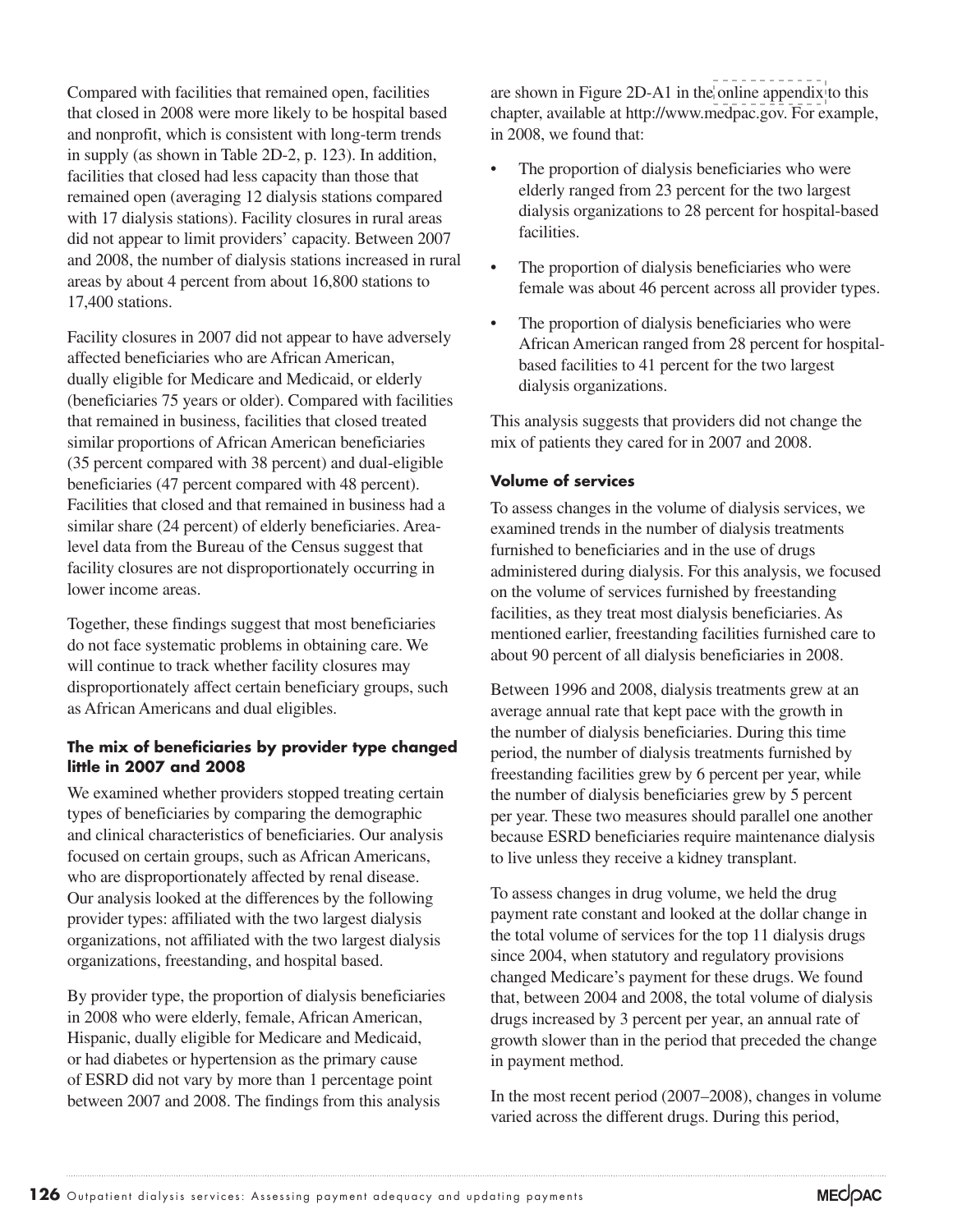the aggregate volume of ESAs declined by 4 percent, while the aggregate volume of all other dialysis drugs grew by 6 percent. Consistent with the slowdown in the aggregate use in the 2007–2008 period, the volume of ESAs furnished per treatment also declined. We found, using claims submitted by dialysis facilities, that the dose per treatment of erythropoietin (which accounts for most of the ESA use among dialysis beneficiaries) declined by about 5 percent between 2007 and 2008.

In addition to the MMA payment policy changes, two other factors have contributed to a slowdown in the use of ESAs since 2006:

- In March 2007, the Food and Drug Administration (FDA) included a "black box warning" on ESA drug labels to advise physicians about ESA dosage adjustments: They should maintain the lowest hemoglobin level needed to avoid a blood transfusion. Hemoglobin indicates a patient's anemia status, measured as grams of hemoglobin per deciliter of blood (g/dL). The FDA added the warning based on evidence from recent studies showing that higher target hemoglobin values were associated with increased mortality and morbidity for patients with chronic kidney disease (who are not on dialysis) and for cancer patients.
- In April 2006, CMS changed its national payment policy for ESAs to promote the efficient use of these drugs. In 2008, the agency modified the 2006 policy based on the recent studies and the FDA warning about the risks associated with large doses of ESA and high hemoglobin levels. The policy change reduces payment for ESAs if providers do not reduce the dosage for a patient whose hemoglobin level exceeds 13  $g/dL$ .<sup>8</sup>

#### **Quality of care: Some measures show progress, others need improvement**

CMS data show that the quality of some aspects of dialysis care has remained high. Between 2002 and 2006, the proportion of hemodialysis patients receiving adequate dialysis (a measure of the effectiveness of the dialysis treatment in removing waste products from the body) remained high (Table 2D-3, p. 128). During this period, increasing proportions of both hemodialysis and peritoneal patients had their anemia under control. Nearly all dialysis patients have anemia because diseased kidneys often do not produce sufficient amounts of a hormone

that stimulates red blood cell production, leading to the development of anemia. Providers furnish ESAs to treat anemia, which is a common comorbidity among dialysis patients.

This year, we examined the variation in dialysis adequacy and anemia management across providers using 2007 data from CMS's Dialysis Facility Compare file. Adequacy of hemodialysis did not vary substantially among facilities. In 2007, the proportion of beneficiaries receiving adequate dialysis ranged from 89 percent for facilities in the 10th percentile to 100 percent for facilities in the 90th percentile.

By contrast, facilities' anemia management strategies varied, particularly the proportion of beneficiaries maintained at high hemoglobin levels (greater than 12 g/ dL). In 2007, the percentage of beneficiaries with high hemoglobin levels ranged from 17 percent for facilities in the 10th percentile to 72 percent for facilities in the 90th percentile. Recent clinical trials have shown that patients with chronic kidney disease who have high hemoglobin levels are at greater risk for death and serious cardiovascular events (Singh et al. 2006). Clinical guidelines recommend that the hemoglobin target should generally be in the range of 11 g/dL to 12 g/dL and that the target should not be greater than 13 g/dL (National Kidney Foundation 2009). There was much less variation in the percentage of beneficiaries whose hemoglobin levels were low (less than 10 g/dL). In 2007, the percentage of beneficiaries with low hemoglobin levels ranged from 1 percent for facilities in the 50th percentile to 5 percent of beneficiaries for facilities in the 90th percentile. Low values of hemoglobin have also been linked to increased risk of morbidity and mortality (Ishani et al. 2008). Our finding about more variation in the proportion of beneficiaries maintained at high hemoglobin levels rather than low levels is not surprising. Under the current payment method, providers have little incentive to control utilization of separately billable dialysis drugs because Medicare pays providers according to the number of units of the drug administered.

Use of the recommended type of vascular access arteriovenous (AV) fistula—improved between 2002 and 2006. All hemodialysis patients require vascular access the site on the patient's body where blood is removed and returned during dialysis. The three basic types of vascular access are AV fistulas, AV grafts, and catheters.<sup>9</sup> For most patients, clinical guidelines consider an AV fistula a better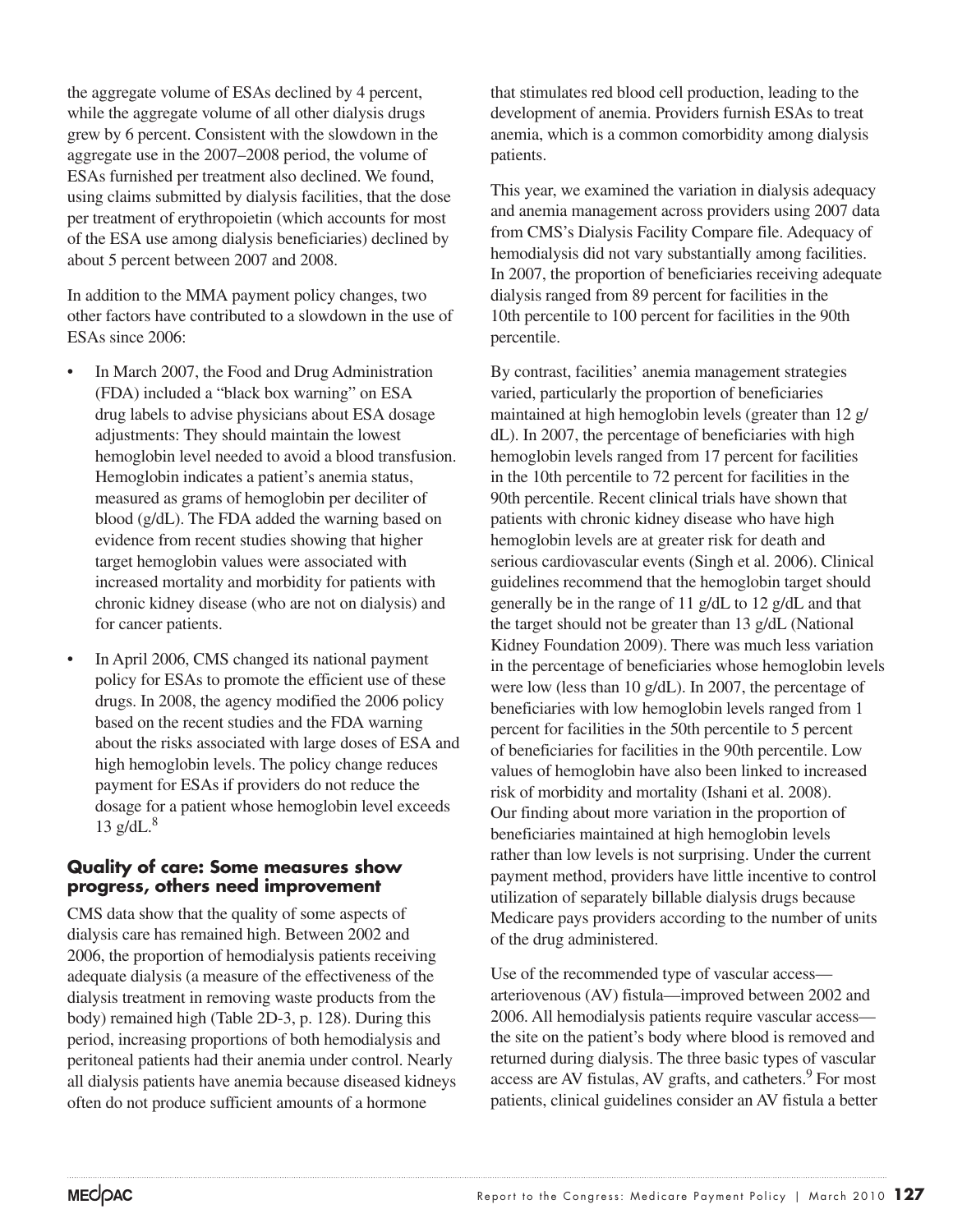| <b>TABLE</b><br>$2D-3$ | Dialysis outcomes continue to improve for some measures |
|------------------------|---------------------------------------------------------|
|                        |                                                         |

| <b>Outcome measure</b>                                           | 2002 | 2003 | 2004 | 2005 | 2006 | 2007 |
|------------------------------------------------------------------|------|------|------|------|------|------|
| Percent of in-center hemodialysis patients:                      |      |      |      |      |      |      |
| Receiving adequate dialysis                                      | 92%  | 94%  | 95%  | 94%  | 93%  | N/A  |
| With anemia under control                                        | 78   | 81   | 80   | 80   | 82   | N/A  |
| Dialyzed with an AV fistula                                      | 33   | 35   | 39   | 44   | 45   | N/A  |
| Not malnourished (indicated by albumin levels)                   | 81   | 81   | 82   | 80   | 81   | N/A  |
| Percent of peritoneal dialysis patients:                         |      |      |      |      |      |      |
| Receiving adequate CAPD                                          | 71%  | 70%  | 73%  | 72%  | 75%  | N/A  |
| Receiving adequate CCPD                                          | 66   | 65   | 59   | 59   | 64   | N/A  |
| With anemia under control                                        | 81   | 83   | 82   | 83   | 85   | N/A  |
| Not malnourished                                                 | 60   | 63   | 62   | 62   | 63   | N/A  |
| Percent of prevalent dialysis patients wait-listed for a kidney: |      |      |      |      |      |      |
| All                                                              | 14%  | 15%  | 15%  | 16%  | 16%  | 17%  |
| White                                                            | 13   | 14   | 15   | 15   | 15   | 16   |
| African American                                                 | 15   | 16   | 16   | 16   | 17   | 17   |
| Asian American                                                   | 23   | 24   | 25   | 25   | 25   | 25   |
| Native American                                                  | 13   | 14   | 13   | 14   | 14   | 15   |
| Renal transplant rate per 100 dialysis patient years:            |      |      |      |      |      |      |
| All                                                              | 4.9  | 4.8  | 4.8  | 4.8  | 4.8  | 4.4  |
| White                                                            | 6.2  | 5.9  | 5.8  | 5.7  | 5.5  | 5.0  |
| African American                                                 | 3.1  | 3.1  | 3.1  | 3.2  | 3.2  | 3.0  |
| Asian American                                                   | 5.1  | 5.3  | 5.5  | 5.5  | 6.7  | 7.7  |
| Native American                                                  | 3.2  | 3.3  | 3.7  | 3.4  | 4.5  | 4.4  |
| Annual mortality rate per 100 dialysis patient years:            |      |      |      |      |      |      |
| All                                                              | 21.7 | 21.4 | 21.0 | 20.6 | 20.1 | 19.3 |
| White                                                            | 23.6 | 23.2 | 22.7 | 22.2 | 21.7 | 20.9 |
| African American                                                 | 19.2 | 19.2 | 19.0 | 18.7 | 18.1 | 17.3 |
| Other                                                            | 16.9 | 16.4 | 15.9 | 15.5 | 14.9 | 14.1 |
| Inpatient admission rate per dialysis patient:                   |      |      |      |      |      |      |
| All                                                              | 2.0  | 2.0  | 2.0  | 2.0  | 2.0  | 1.9  |
| White                                                            | 2.0  | 2.0  | 2.1  | 2.1  | 2.0  | 1.9  |
| African American                                                 | 2.0  | 2.0  | 2.1  | 2.1  | 2.0  | 1.9  |
| Asian American                                                   | 1.5  | 1.4  | 1.4  | 1.5  | 1.4  | 1.4  |
| Native American                                                  | 2.0  | 2.0  | 2.0  | 1.9  | 1.9  | 1.8  |

Note: N/A (not available), AV (arteriovenous), CAPD (continuous ambulatory peritoneal dialysis), CCPD (continuous cycler-assisted peritoneal dialysis). Other includes Asian Americans and Native Americans. Data on dialysis adequacy, use of fistulas, and anemia management represent percent of patients meeting CMS's clinical performance measures. United States Renal Data System (USRDS) adjusts data by age, gender, race, and primary diagnosis of end-stage renal disease (ESRD).

Source: Compiled by MedPAC from 2003–2007 Annual Reports for ESRD Clinical Performance Measures Project from CMS and USRDS 2009.

type of vascular access than an AV graft or a catheter. Because they are native vessels, AV fistulas last longer and have fewer complications, such as infections and clotting, than other types of vascular access (National Institute of Diabetes and Digestive and Kidney Diseases 2008). CMS

is leading a national quality initiative—Fistula First with a goal of having fistulas placed in at least half of new hemodialysis patients and having a minimum of 66 percent of patients who continue dialysis using a fistula.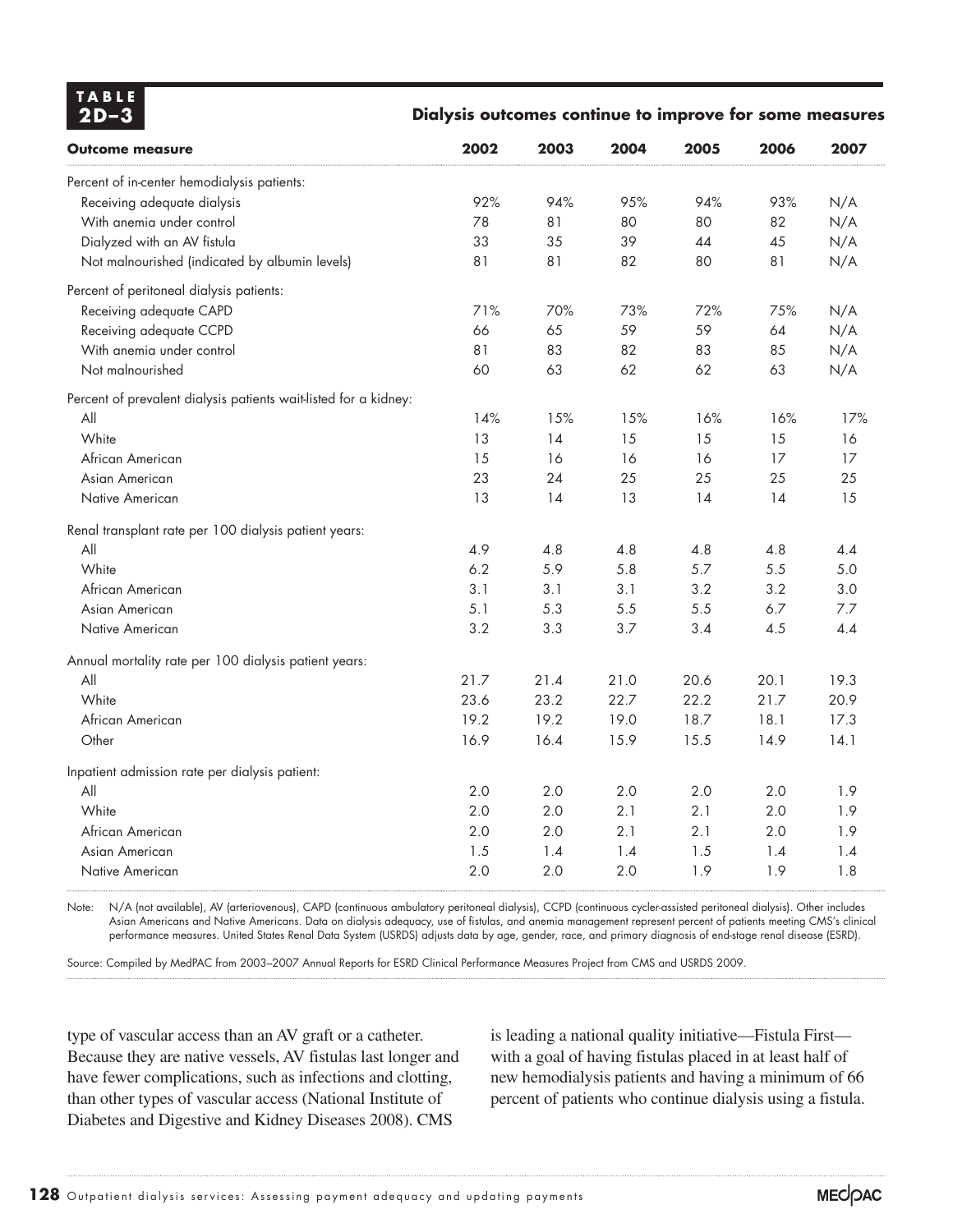In the 2002–2007 period, overall adjusted mortality rates decreased but remained high among dialysis patients. By race, dialysis patients included in the other category (which includes Asian Americans and Native Americans) had the lowest adjusted mortality rate; this finding is a function of the lower mortality rate among Asian Americans. In contrast to the pattern seen in the general population, adjusted mortality was lower among African American dialysis patients than among whites (17.3 vs. 20.9 per 100 patient years, respectively in 2007) (United States Renal Data System 2009). The presence of cardiovascular disease, which is the leading cause of death in dialysis patients, may explain some of the paradoxical association of race with mortality in dialysis patients. Researchers have reported that, compared with African American dialysis patients, white dialysis patients are at increased risk of developing atherosclerotic cardiovascular disease (even after adjusting for traditional cardiovascular and dialysis-related risk factors) and that this increased risk may contribute to the higher risk of mortality in whites than in African Americans (Parekh et al. 2005).

Other measures suggest that improvements in dialysis quality are still needed. We looked at several measures that examine access to kidney transplantation because it is widely believed that kidney transplantation is the best treatment option for individuals with ESRD. Transplantation reduces mortality and improves patients' quality of life (Eggers 1988, Kasiske et al. 2000, Laupacis et al. 1996, Ojo et al. 1994). The proportion of dialysis patients accepted on the kidney transplant waiting list showed little change over time (Table 2D-3).

We also examined rates of kidney transplantation in the 2002–2007 period. Between 2002 and 2006, rates of kidney transplantation remained relatively steady (Table 2D-3) (United States Renal Data System 2009). However, between 2006 and 2007, the rate of kidney transplantation as well as the total number of procedures declined.10 Between 2006 and 2007, all racial groups except Asian Americans experienced a decrease in the rate of kidney transplantation. This recent one-year decline is partly due to a decrease in kidney donations from living donors. Between 2006 and 2007, kidney transplants from living donors declined by 6.1 percent, while transplants from deceased donors declined by 1.3 percent (Health Resources and Services Administration 2008). The decline in the number of transplant procedures may also be partly linked to a small drop in the incidence of ESRD. Between 2006 and 2007, ESRD incidence (adjusted for age, gender, race, ethnicity, and primary diagnosis) dropped from

361 to 354 per million population, the first decline in the incidence rate since 1995 (United States Renal Data System 2009). Some researchers have linked the decline in ESRD incidence to a decline in the incidence of ESRD among individuals with diabetes and have suggested that improved treatment and care may have contributed to this decline (Burrows et al. 2010). The text box (pp. 130–131) summarizes some issues about the distribution of kidney transplantation across the ESRD population that the Commission monitors.

Another measure that suggests that dialysis quality improvements are still needed is the proportion of dialysis patients with low albumin levels, which has remained unchanged over time. Patients with lower serum albumin levels, a measure of increased risk of malnutrition, are at increased mortality risk.

Overall rates of hospitalization remained steady at about two admissions per dialysis patient per year. By race, the hospitalization rate is lowest among Asian Americans (United States Renal Data System 2009). In addition to hospitalizations, we examined inpatient readmission rates for dialysis beneficiaries, which can be indicators of poor care or missed opportunities to better coordinate care (Medicare Payment Advisory Commission 2007). We found, using 2007 hospital claims data for dialysis beneficiaries, that a significant proportion (32 percent) of hospitalized dialysis beneficiaries were readmitted to a hospital within 30 days. This readmission rate did not vary substantially by race or sex. For example, 32 percent of whites and 33 percent of African Americans who were hospitalized were readmitted within 30 days. At 32 percent, the overall readmission rate for dialysis beneficiaries in 2007 remained virtually unimproved from 2005, when 33 percent of hospitalized dialysis beneficiaries were readmitted within 30 days.

#### **Providers' access to capital: Growth trends suggest access is adequate**

Providers need access to capital to improve their equipment and open new facilities so they can accommodate the growing number of patients requiring dialysis. Between 2008 and 2009, the largest dialysis organizations and smaller chains showed similar growth rates, which suggests that both small and large providers have adequate access to capital. During this period, the number of dialysis stations operated by the two largest dialysis organizations (Fresenius Medical Care North America and DaVita) grew by 6 percent; in comparison, the number of dialysis stations operated by smaller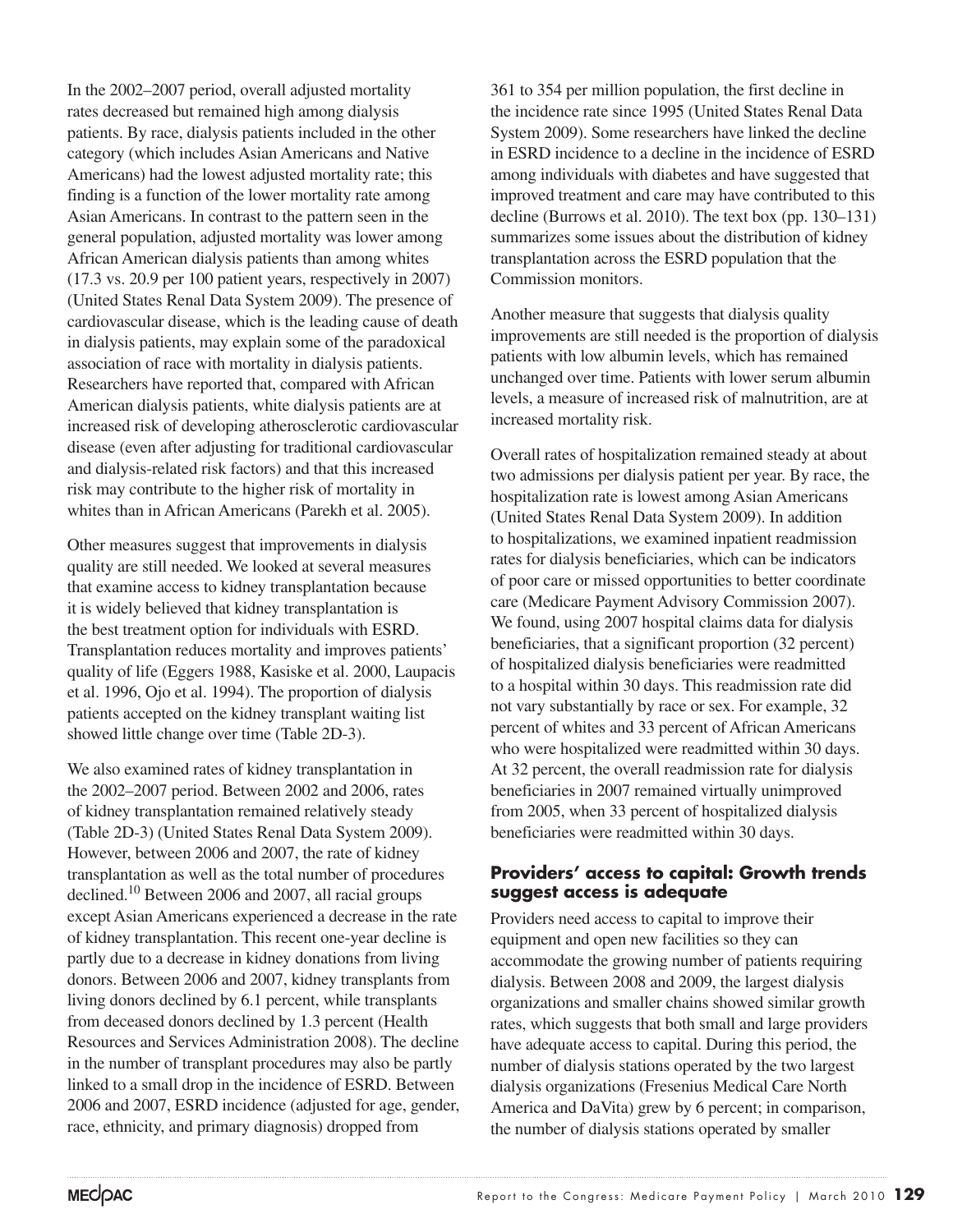## **Distribution of kidney transplantation**

This text box describes some of the trends<br>
and factors affecting access to kidney<br>
transplantation. Kidney transplantation is a life-<br>
serving modical procedure for which the demand for and factors affecting access to kidney saving medical procedure for which the demand far exceeds the supply of the resource (i.e., transplantable organs). Transplantation improves clinical outcomes compared with dialysis. When no living related kidney donor is available, many end-stage renal disease (ESRD) patients must rely on the limited supply of cadaveric donor organs. Although the principle of equity is emphasized in the distribution of this limited resource, several studies have documented that kidney transplantation rates differ by patients' demographic and socioeconomic characteristics.

Access to kidney transplantation varies by race. Data from the United States Renal Data System (USRDS) show that in 2007:

• White ESRD patients accounted for 62 percent of ESRD patients and received 66 percent of transplants.

- African Americans accounted for 32 percent of ESRD patients and received 25 percent of transplants.
- Asian Americans and Native Americans together accounted for 6 percent of the ESRD population and accounted for 9 percent of transplants.

However, in the recent five-year period, there has been some change in transplantation rates across racial groups. Between 2002 and 2007, rates of transplantation increased for some minority groups— Asian Americans and Native Americans—while the rate for African Americans remained relatively constant (Table 2D-3, p. 128). During this period, the rates of transplantation for whites declined.

The factors affecting access to kidney transplantation are complex. Unequal transplantation rates result in part from differences in the clinical appropriateness of patients as candidates for transplantation. Some patients are not able to receive a transplant because of the presence of medical contraindications—such as a recent

*(continued next page)*

freestanding chains grew by an average of 4 percent between 2008 and 2009.

The two large dialysis organizations appear to have adequate access to capital despite the economic downturn that began in the fall of 2008, as demonstrated by their ability to make large purchases and the willingness of private investors to fund their acquisitions. For example, Fresenius Medical Care North America advanced its vertical integration by acquiring an information technology company that has developed a nephrologyspecific electronic health record that links care furnished by the physician, dialysis facility, hospital, pharmacy, laboratory, and vascular access center. In 2009, this large dialysis organization opened a national retail pharmacy catering to renal patients. In addition, Fresenius Medical Care North America developed a system (KidneyTel®) that combines home telehealth monitoring services with

an integrated care management program tailored to renal patients. In 2009, DaVita repurchased 744,400 shares of common stock for \$32 million and announced a \$5 million investment in underserved communities across the country (PRNewswire 2009, TheStreet.com 2009). Smaller dialysis chains also appear to have adequate access to capital. For example, Renal Advantage, Inc., has teamed with Welsh, Carson, Anderson & Stowe for capital and guidance for new center development.

The fact that an increasing proportion of dialysis facilities are freestanding, owned by publicly traded companies, chain operated (i.e., operated under common ownership), and for profit suggests that the dialysis industry is an attractive business to for-profit providers and that there are efficiencies and economies of scale in providing dialysis care. The two largest dialysis organizations have enjoyed mostly positive ratings from investor analysts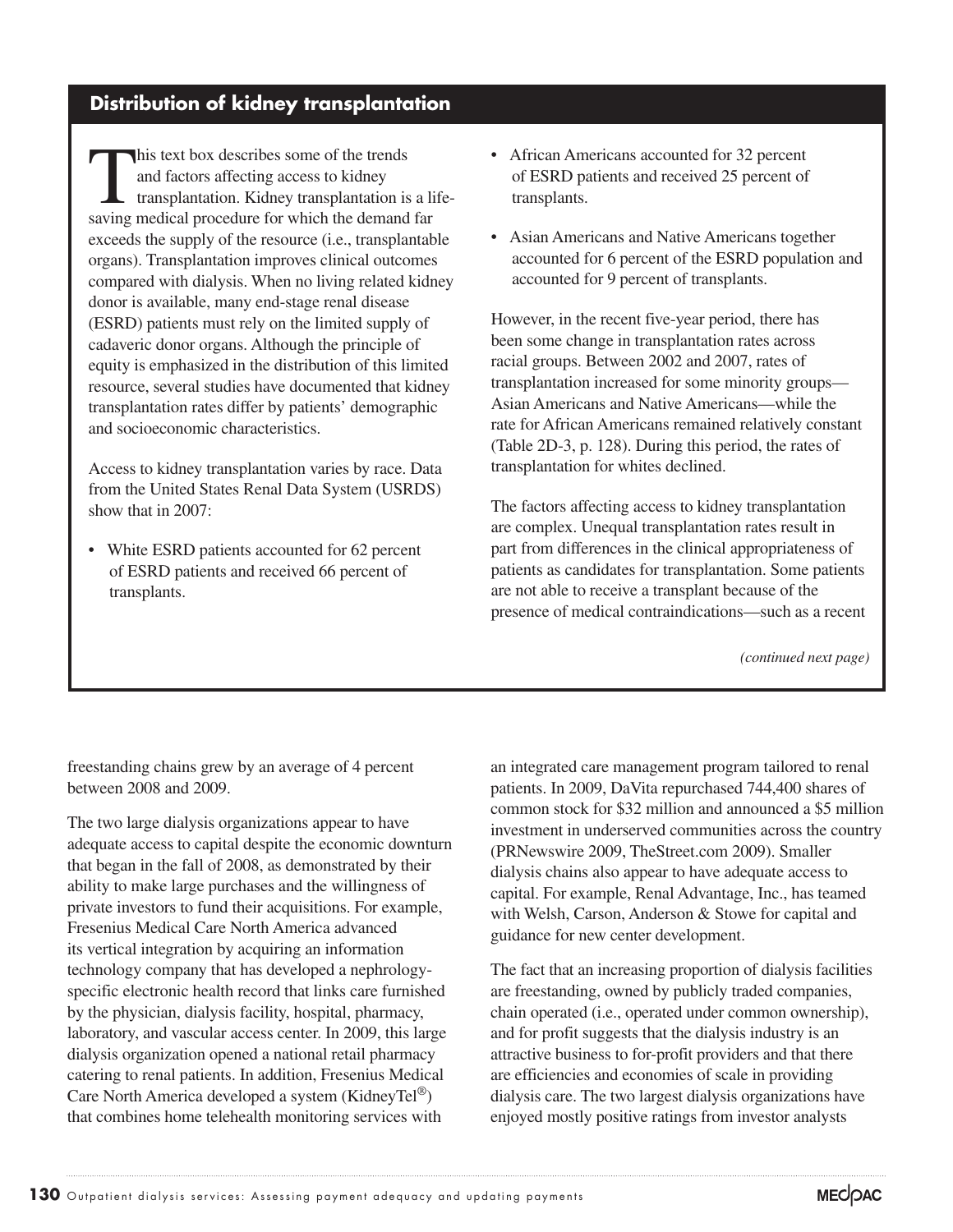## **Distribution of kidney transplantation**

history of substance abuse, the presence of cancer, a serious infection, or significant cardiovascular disease. Lower rates of renal transplantation, particularly among African American patients, also partly reflect the immunologic (including blood type and antibodies in the blood) matching process of donors to recipients. Reducing the number of biological mismatches improves the outcomes of kidney transplantation.

Differences in access may also stem from differences in transplants from live donors. In 2007, transplants from live donors accounted for about 37 percent of procedures, while kidney transplants from deceased donors accounted for 63 percent of procedures (Health Resources and Services Administration 2008). By race, whites accounted for 75 percent of live donor procedures compared with 14 percent for African Americans and 12 percent for Asian Americans and Native Americans (United States Renal Data System 2009). Researchers have noted that there are fewer living donors among African Americans, increasing their dependence on cadaver organs (Young and Gaston 2000).

Differences in kidney transplantation rates may also reflect patient and provider factors. Possible

patient-level factors include lack of knowledge about transplantation and concerns about surgery and adverse effects of medication. Provider-level factors that may affect access to kidney transplantation include clinicians' subconscious bias and transplant center characteristics.

However, even after controlling for some of these demographic and clinical characteristics, differences in access to kidney transplantation persisted. Researchers have examined the sequential steps that lead to transplantation (a patient being medically suitable and possibly interested in a transplant, being definitely interested in transplantation, completing the pretransplant workup, and moving up the waiting list to eventual transplantation) and have found that access to cadaveric kidney transplantation is significantly related to patients' race, sex, and income. For example, compared with whites, men, and higher income patients, African Americans, women, and lower income patients were less likely to complete the pretransplant workup (Alexander and Sehgal 1998). The Commission intends to continue to analyze the trends in kidney transplantation and research on access to this procedure. ■

in 2009, who have generally viewed dialysis providers' fundamentals—including the aging of the U.S. population, the higher incidence of diabetes, and recurring demand and low sensitivity to economic cycles as favorable from an economic perspective. In addition, investor analysts remain favorable about the dialysis sector because of its record of solid growth rates and available "free cash flow," the cash flow available for distribution among an organization's securities holders. Standard & Poor's recently upgraded DaVita's stock ranking to "buy" from "hold" based on the stock's potential for future performance. Concerning DaVita's prospects, Deutsche Bank is "very comfortable with the fundamental outlook into 2010, as we think DaVita has strong visibility into volume and pricing growth, while underlying cost trends remain under control" (Deutsche Bank 2009). Fresenius's chief financial officer noted that the company "secures the lowest cost of total capital including equity" (Burger 2009).

Outside capital investment might be discouraged if investor analysts are uncertain about the impact of a new payment method on a sector's financial outlook. Since the release of the CMS proposed rule, investor analysts remain positive about the long-term economic prospects for the dialysis sector. For example, Standard & Poor's views the proposed bundled dialysis payment rates (included in the proposed rule) "as manageable and removing some anxiety surrounding the [dialysis] group" (Standard & Poor's 2009). Wells Fargo Securities generally views the "transition to a bundled payment scheme as a long term positive for the industry" (Wells Fargo Securities 2009).

## **Medicare payments and providers' costs**

Each year, we assess freestanding providers' costs and the relationship between Medicare's payments and freestanding providers' costs by considering whether current costs approximate what efficient providers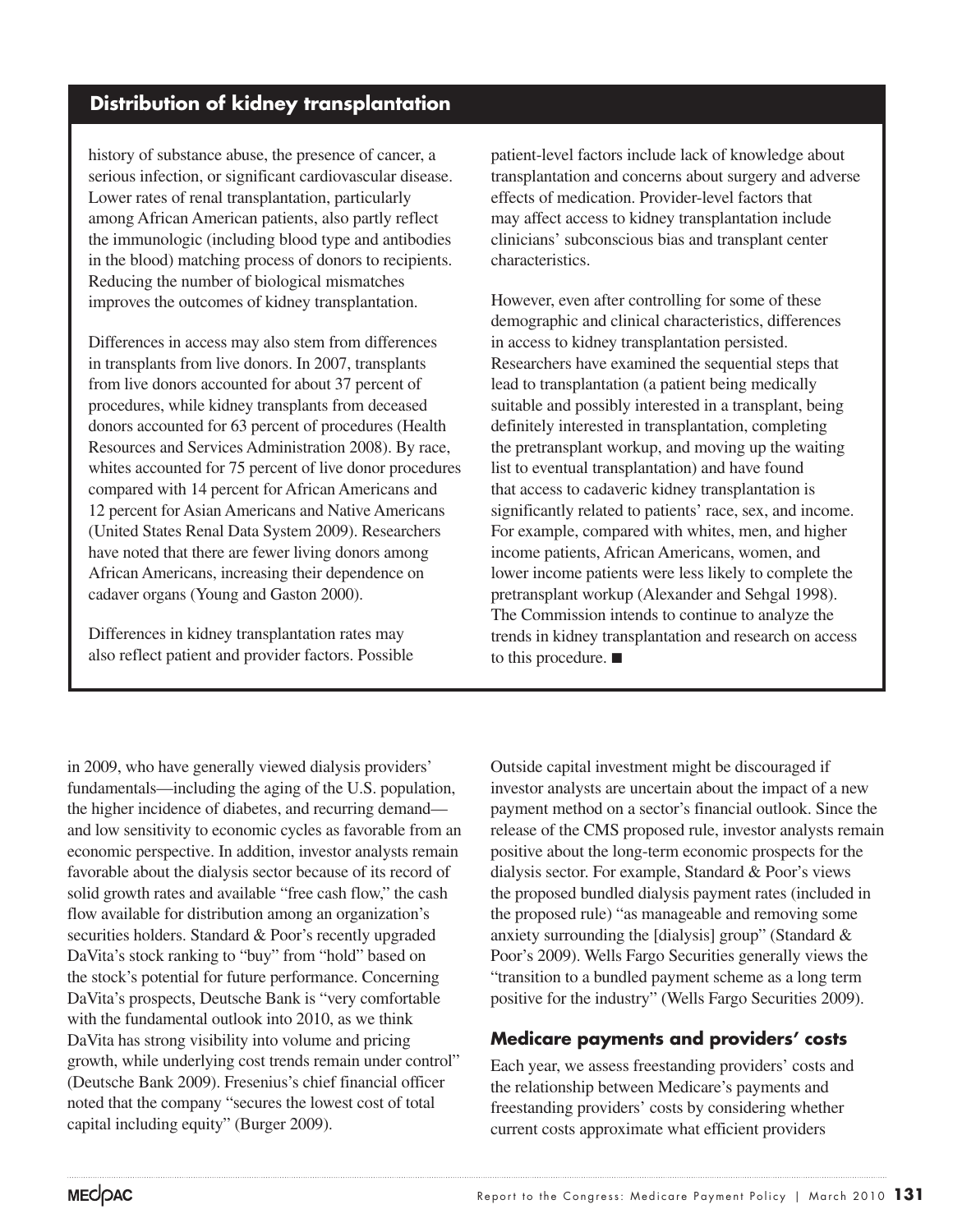are expected to spend on delivering high-quality care. Two indicators of the appropriateness of current costs are: (1) trends in the growth of cost per treatment for composite rate services between 2003 and 2008 and (2) the distribution of facilities' per treatment costs in 2008, adjusted for a facility's wage index and average case-mix index. Medicare margins also illuminate the relationship between Medicare payments and providers' Medicareallowable costs. We examined margins for freestanding facilities for 2008, the latest year for which cost reports and claims data are available. We also include our projection for the Medicare margin in 2010.

#### **Appropriateness of current costs**

Because the composite rate is set prospectively, providers have an incentive to restrain their costs for composite rate services. In contrast, because Medicare pays for dialysis drugs on a per unit basis, providers have an incentive to negotiate lower drug prices, but they have little incentive to restrain drug volume. At issue is whether aggregate dialysis costs provide a reasonable representation of costs that efficient providers would incur in furnishing highquality care.

Between 2003 and 2008, the cost per treatment for composite rate services rose by 3.2 percent per year. The variation in cost growth across freestanding dialysis facilities shows that some facilities were able to hold their cost growth well below others. For example, per treatment costs increased by 1.6 percent per year for facilities in the 25th percentile of cost growth, compared with 5.1 percent for facilities in the 75th quartile.

The growth in cost per treatment during that period partly stems from rising general and administrative costs, which increased by 6 percent per year and accounted for about 30 percent of the total cost per treatment in 2008. General and administrative costs include expenses associated with legal and accounting services, recordkeeping and data-processing tasks, telephone and other utilities, and malpractice premiums. By contrast, between 2003 and 2008, capital and labor costs (associated with direct patient care) increased by 3 percent per year; other direct medical costs decreased by 1 percent per year. In 2008, capital, labor, and other direct medical costs accounted for 20 percent, 41 percent, and 11 percent, respectively, of the total cost per treatment.

The distribution of the cost per treatment in 2008, adjusted for each facility's wage index and average case mix,

suggests that some facilities are able to furnish care at a lower cost than others. While the average adjusted cost per treatment was \$161, cost per treatment varied for facilities in the 10th percentile, the 25th percentile, the 50th percentile (median), the 75th percentile, and the 90th percentile of costs at \$127, \$140, \$158, \$178, and \$200, respectively. Previous Commission research suggests that the two largest dialysis organizations and facilities that provided more dialysis treatments exhibited lower costs relative to their counterparts (Medicare Payment Advisory Commission 2008).

#### **The Medicare margin for freestanding providers**

The Commission assesses current payments and costs for dialysis services for freestanding dialysis facilities by comparing Medicare's payments for composite rate services and dialysis drugs with providers' Medicareallowable costs. The latest and most complete data available on payments and costs are from 2008.

For 2008, we estimate that the aggregate Medicare margin for composite rate services and dialysis drugs was 3.2 percent. The distribution of margins in 2008 shows wide variation in performance among freestanding facilities. One-quarter of facilities had margins at or below –5.5 percent, but half the facilities had Medicare margins of at least 4.1 percent, and one-quarter of facilities had Medicare margins of at least 12.9 percent.

The aggregate 2008 margin dropped from the 2006 and 2007 margins, which we estimated to be 5.9 percent and 4.8 percent, respectively (Medicare Payment Advisory Commission 2009). Changes in per treatment cost and payment can partly explain this direction. Between 2007 and 2008, the cost per treatment for composite rate services was greater than the update to the composite rate. In 2008, CMS updated the add-on to the composite rate from 14.9 percent to 15.5 percent of the composite rate, which amounted to an increase of about 0.5 percent to the composite rate (from \$152.23 to \$153.03 per dialysis treatment). The decline in the volume of ESAs in 2008 has also affected the Medicare margin. In addition, CMS's payment policy was modified in 2006; the policy change reduces payment for ESAs if providers do not reduce the dosage for a patient with a hemoglobin level that exceeds 13 g/dL. Between 2007 and 2008, the decline in the average ESA payment per treatment was greater than the decline in the average ESA cost per treatment.

As in earlier years, urban facilities had higher margins than rural facilities (3.9 percent vs. –0.3 percent,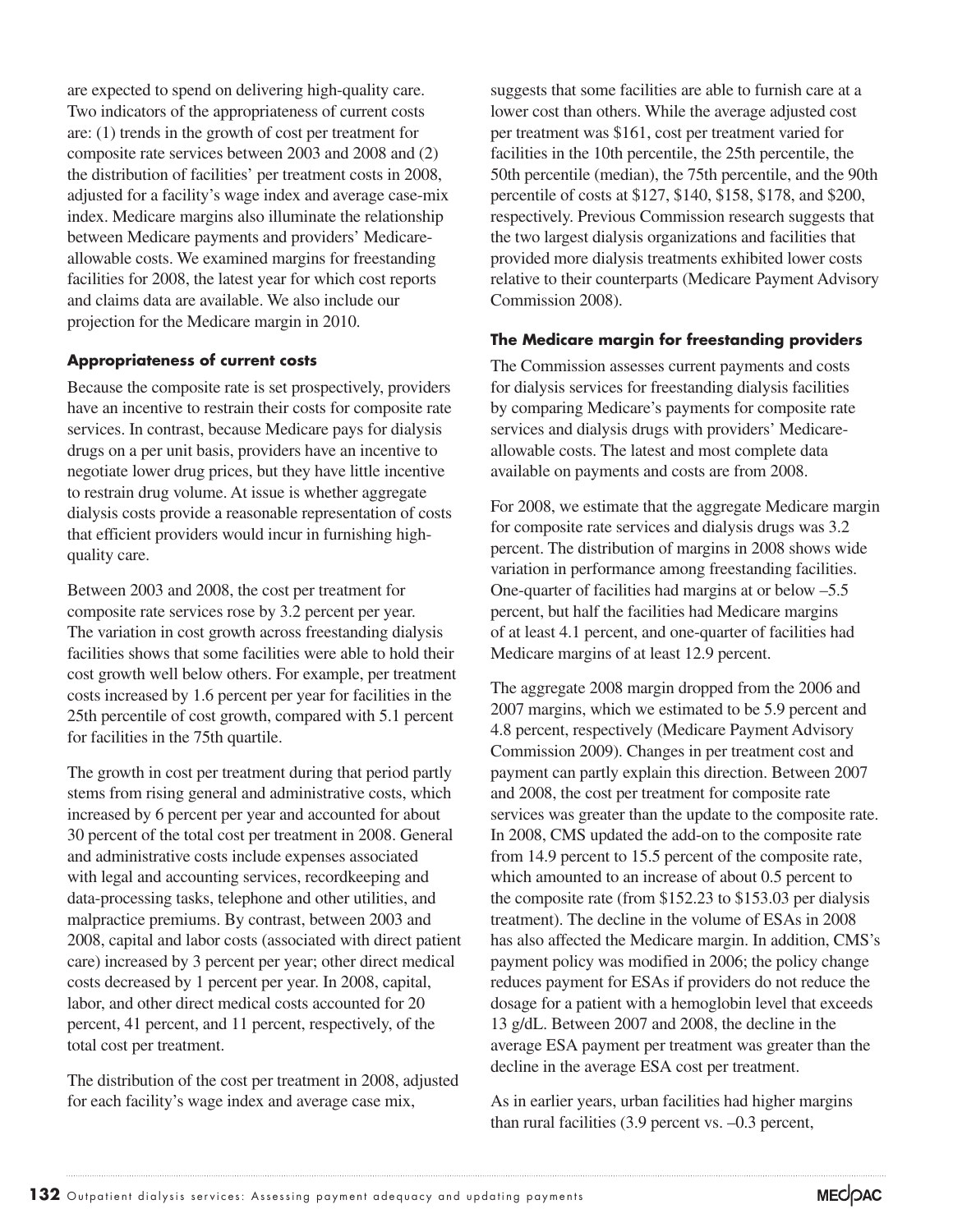respectively), and facilities affiliated with the two largest dialysis organizations tended to have higher margins than other freestanding facilities (4.0 percent vs. 1.6 percent, respectively) (Table 2D-4). However, compared with 2007, the margin gap between urban and rural facilities widened, while the gap between the two largest dialysis organizations and their counterparts narrowed (data not shown).

The gap in the Medicare margin widened between urban and rural facilities between 2007 and 2008 in part because: (1) the wage index floor declined and (2) the volume of ESAs declined for the two largest dialysis organizations, which account for a greater proportion of facilities in rural areas than other freestanding facilities. $11$ 

Between 2007 and 2008, although the add-on payment to the composite rate increased across all facilities (by 0.5 percent), the average composite rate payment per treatment increased more for urban facilities than for rural facilities. Changes to the ESRD wage index partly account for this finding. The ESRD wage index is developed from wage and employment data obtained from the Medicare hospital cost reports.<sup>12</sup> Beginning in calendar year 2006, CMS adopted geographic designations based on corebased statistical areas and began reducing the wage index floor. Before 2006, CMS used wage-adjusted designations based on metropolitan statistical areas. To mitigate the impact of these changes, CMS transitioned the changes as follows:

- In 2006, the first year of the transition, CMS implemented a 75/25 blend. The wage index floor was reduced from 0.9 to 0.85.
- In 2007, CMS implemented a 50/50 blend. The wage index floor was reduced to 0.80.
- In 2008, CMS implemented a 25/75 blend. The wage index floor was reduced to 0.75.

CMS estimated that the wage index changes between 2007 and 2008 would decrease total payments to rural facilities by –0.6 percent and increase total payments to urban facilities by 0.1 percent (Centers for Medicare & Medicaid Services 2007). Including the effect of the update to the add-on payment on the composite rate, CMS estimated total composite rate payments would not change for rural facilities and would increase by 0.7 percent for urban facilities in 2008.

# **T A B L E**

#### **2D –4 Medicare margin in 2008 varies by type of freestanding provider**

| <b>Provider type</b>                             | Percent of<br>spending | Medicare<br>margin |
|--------------------------------------------------|------------------------|--------------------|
| All                                              | 100%                   | 3.2%               |
| Two largest dialysis organizations<br>All others | 68<br>37               | 4 O<br>1.6         |
| Urban<br>Rural                                   |                        | 3.9<br>0.3         |
|                                                  |                        |                    |

Source: Compiled by MedPAC from 2008 cost report and outpatient claims submitted by facilities to CMS.

The Commission is concerned that the gap in the Medicare margin between urban and rural facilities widened between 2007 and 2008. We will continue to monitor the adequacy of Medicare's payments for rural and urban facilities in the upcoming years. Some rural facilities are expected to benefit from the low-volume adjustment that will be included in the new ESRD PPS scheduled to begin in 2011.

On the basis of 2008 payment and cost data, we project that the 2010 aggregate margin will be 2.5 percent. This estimate reflects the 1 percent composite rate update in MIPPA, effective January 1, 2009, and January 1, 2010. This projection for 2010 does not take into account the 2 percent reduction in total spending that MIPPA mandated to begin in 2011 under the new dialysis payment method. We did not include the 2 percent reduction in our projection because CMS has not yet finalized the regulatory provisions to implement the new payment method. In addition, providers' response to the new payment method is unknown. Including ESRD drugs now separately paid for under Part B in the new payment bundle may lead to better management of drug therapy, which may lead to improvements in the efficiency of care.

# **How should Medicare payments change in 2011?**

CMS measures price inflation for the goods and services associated with the composite rate. CMS's latest forecast of this index for calendar year 2011 is 2.0 percent. In considering an appropriate update for each sector, the Commission also takes into account improvements in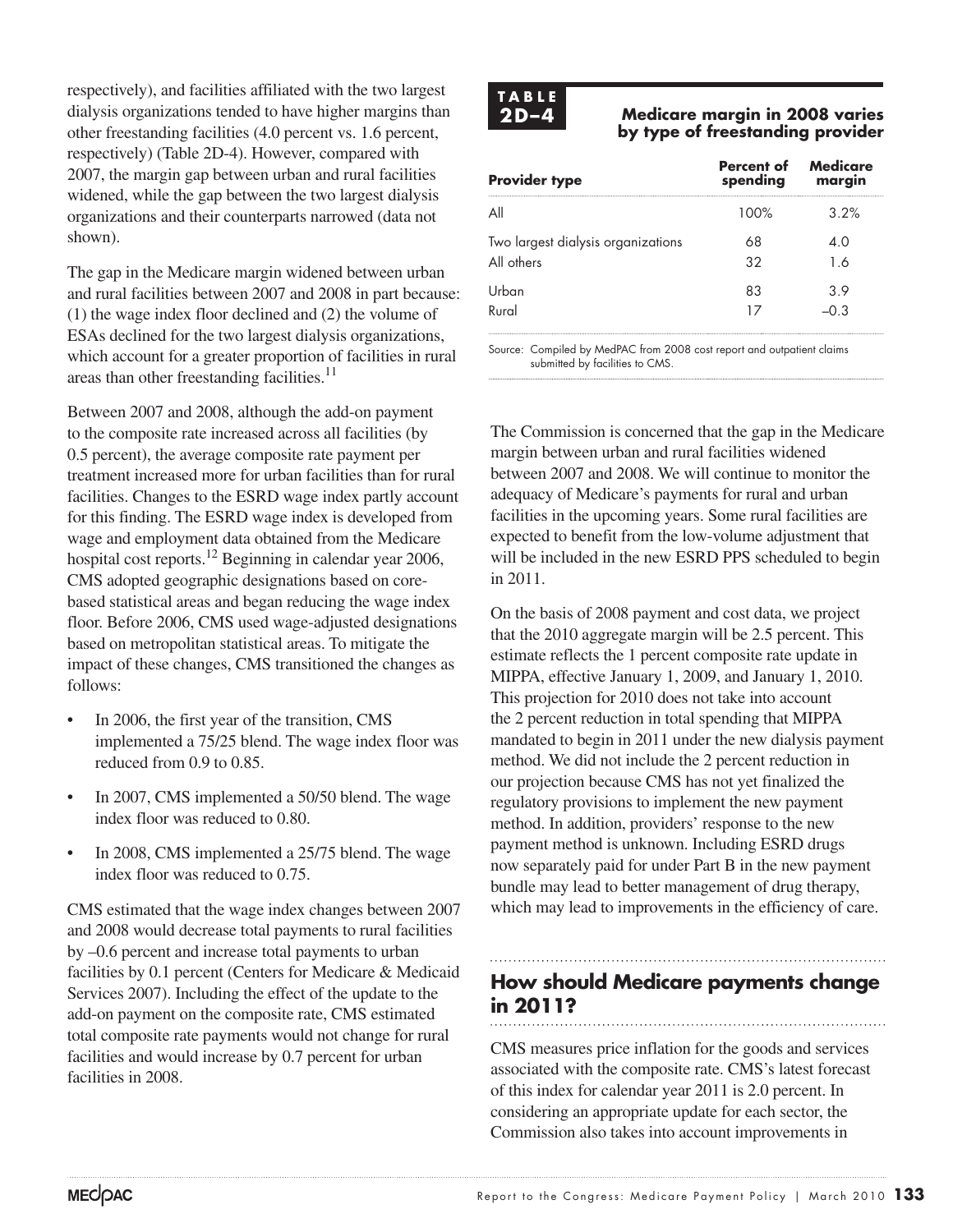productivity. Competitive markets demand continual improvements in productivity from workers and firms. These workers and firms pay the taxes used to finance Medicare. Medicare's payment systems should exert the same pressure on providers of health services. The Commission begins its deliberations with the expectation that Medicare should benefit from productivity gains in the economy at large (the 10-year average of productivity gains in the general economy is currently 1.3 percent). This factor links Medicare's expectations for efficiency to the gains achieved by the firms and workers who pay taxes that fund Medicare. The Commission's assessment of dialysis providers' historic responsiveness to changes in payments, along with the other components of the update framework discussed above, suggests that it is reasonable to apply a productivity adjustment to the composite rate update to encourage dialysis providers to produce a unit of service as efficiently as possible while maintaining quality.

#### **Update recommendation**

The evidence on payment adequacy suggests that a moderate update of the composite rate is in order. Therefore, the Commission recommends that the Congress should update the composite rate by the projected rate of increase in the ESRD market basket less the adjustment for productivity growth for calendar year 2011. Under the current estimate of the ESRD market basket, this recommendation would increase the composite rate by 0.7 percent in 2011. (Note that CMS revises its market basket

projections on a quarterly basis.) By comparison, under current law, MIPPA mandates that the Secretary update the composite rate by the ESRD market basket less 1 percent.

#### **R E C O M M E N D A T I O N 2 D**

**The Congress should update the composite rate by the projected rate of increase in the end-stage renal disease market basket less the adjustment for productivity growth for calendar year 2011.** 

#### **R A T I O N A L E 2 D**

Most of our indicators of payment adequacy are positive, including beneficiaries' access to care, volume of services, quality of care, and access to capital. The projected 2010 aggregate Medicare margin is 2.5 percent.

#### **I M P L I C A T I O N S 2 D**

#### **Spending**

This recommendation would decrease federal program spending relative to current law by between \$50 million and \$250 million in 2011 and by less than \$1 billion over five years.

#### **Beneficiary and provider**

We do not anticipate any negative effects on beneficiary access to care. This recommendation is not expected to affect providers' willingness or ability to serve beneficiaries. ■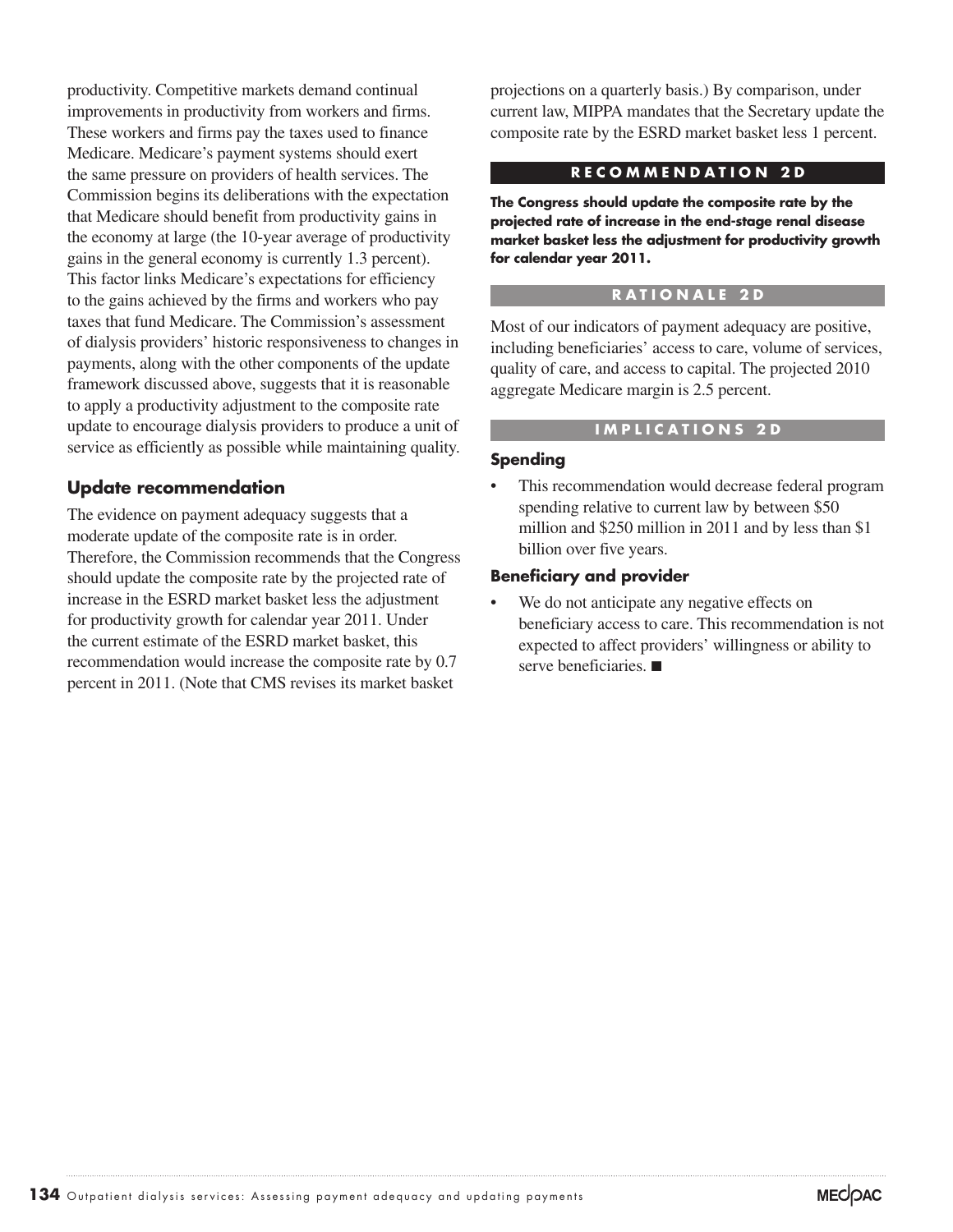# **Endnotes**

- 1 Individuals with a diagnosis of ESRD who are not eligible for Medicare coverage either do not qualify for fully or currently insured status under Social Security or have not filed an application to become eligible.
- 2 In addition to Medicare eligibles, new dialysis patients include those who are not eligible for Medicare either because they do not meet the eligibility criteria (explained in Endnote 1) or because they have not yet applied for Medicare coverage.
- 3 In this chapter we use the term "dialysis beneficiaries" to refer to those individuals who are covered under Medicare and "dialysis patients" to refer to all individuals requiring dialysis, including individuals covered under Medicare and individuals not covered under Medicare. In 2007, we found, using claims data, that about 330,000 dialysis beneficiaries were covered under Medicare. During the same year, according to data from CMS's facility survey, dialysis facilities furnished care to 358,000 dialysis patients.
- 4 Before the MMA, Medicare paid freestanding facilities a statutory rate for erythropoietin and 95 percent of the average wholesale price or a statutory rate for all other dialysis drugs.
- 5 Comorbidities include: alcohol and drug dependence, cardiac arrest, pericarditis, human immunodeficiency virus–acquired immunodeficiency syndrome (HIV/AIDS), hepatitis B, specified infection (septicemia, bacterial pneumonia, and opportunistic infections), gastrointestinal tract bleeding, hereditary hemolytic or sickle cell anemia, cancer, myelodysplastic syndrome, and monoclonal gammopathy.
- 6 The comorbidity adjustment is based on the presence of HIV/ AIDS, septicemia, diabetes, and cardiac arrest.
- 7 Between 2002 and 2007, use of peritoneal dialysis increased from 25,396 patients to 26,364 patients, while use of home hemodialysis increased from 1,758 patients to 2,999 patients.
- 8 The current FDA label recommends that patients' hemoglobin levels range between 10 g/dL and 12 g/dL. National Kidney Foundation guidelines currently recommend that dialysis patients' hemoglobin levels range between 11 g/dL and 12 g/dL (National Kidney Foundation 2009).
- 9 Physicians create an AV fistula by joining an artery to a vein under the patient's skin (frequently in the forearm). A few months are usually needed to allow the AV fistula to properly develop before it can be used during dialysis. Physicians may implant an AV graft for certain patients (including those with small or weak veins) who are not candidates for an AV fistula. Like AV fistulas, physicians implant AV grafts under the skin, usually in the patient's forearm. AV grafts use a soft plastic tube to join an artery and a vein. Compared with AV fistulas, AV grafts can be used sooner after placement, often within two to three weeks. Catheters placed in the patient's neck, chest, or leg are used as a temporary access when a patient needs dialysis immediately and is waiting for an AV fistula or AV graft to mature. They are also used when an AV fistula or graft fails.
- 10 The number of kidney transplants declined from 18,056 in 2006 to 17,513 in 2007.
- 11 USRDS data show that the two largest dialysis organizations furnish, on average, a higher volume of dialysis drugs than other freestanding facilities (United States Renal Data System 2008).
- 12 The ESRD wage index values are calculated without regard to geographic reclassifications and utilize prefloor hospital data that are unadjusted for occupational mix.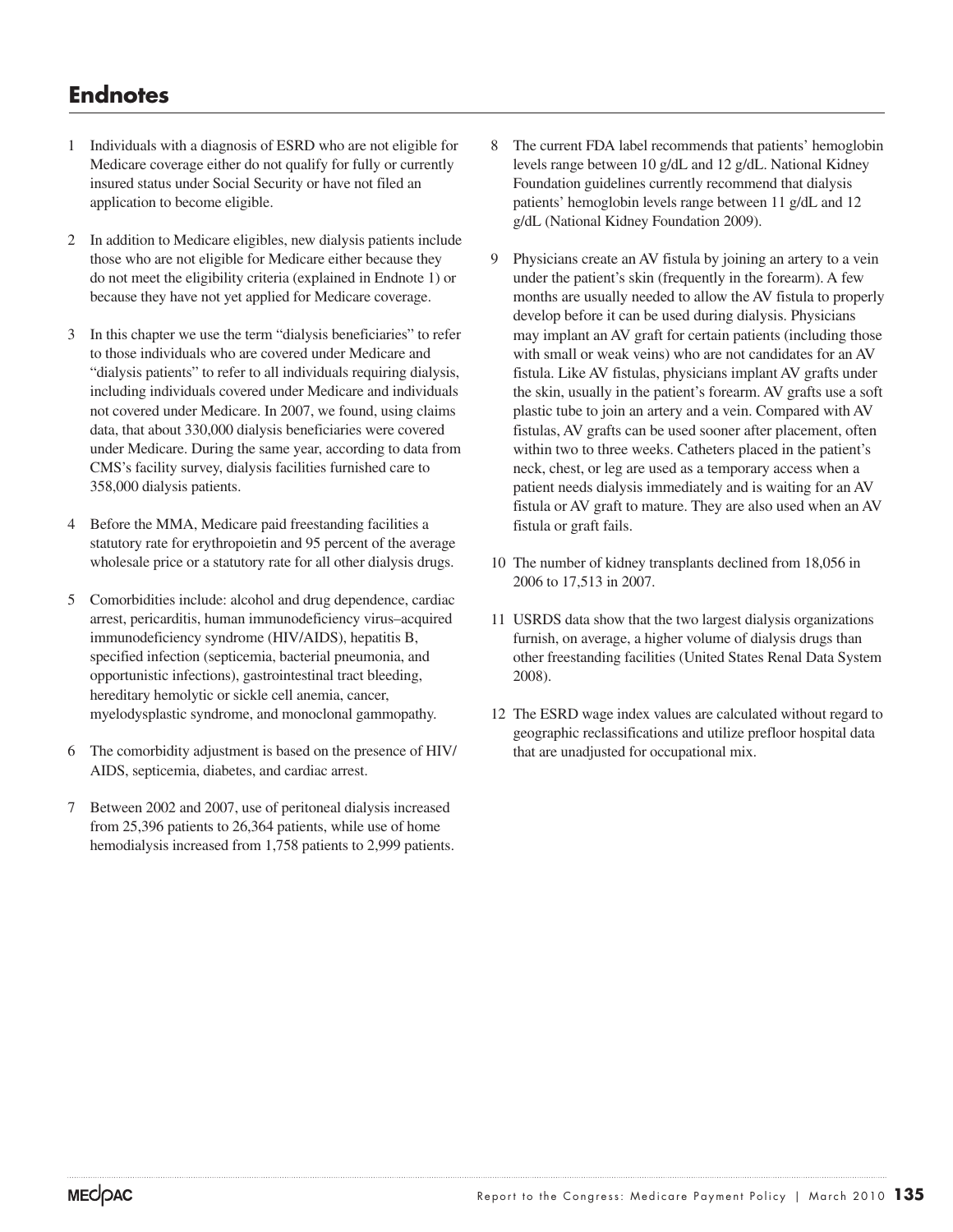# **References**

Alexander, G. C., and A. R. Sehgal. 1998. Barriers to cadaveric renal transplantation among blacks, women, and the poor. *Journal of the American Medical Association* 280, no. 13 (October 7): 1148–1152.

Burger, L. 2009. Fresenius immune to government budget cuts—CFO. *Reuters*, June 24. http://www.reuters.com/article/ idUSLO36702220090624.

Burrows, N. R., Y. Li, and L. S. Geiss. 2010. Incidence of treatment for end-stage renal disease among individuals with diabetes in the U.S. continues to decline. *Diabetes Care* 33, no. 1 (January): 73–77.

Centers for Medicare & Medicaid Services, Department of Health and Human Services. 2007. Medicare program; revisions to payment policies under the physician fee schedule, and other Part B payment policies for CY 2008; revisions to the payment policies of ambulance services under the ambulance fee schedule for CY 2008; and the amendment of the e-prescribing exemption for computer generated facsimile transmissions. *Federal Register*  72, no. 227 (November 27): 66221–66578.

DaVita. 2009. In-center nocturnal. http://www.davita.com/ nocturnal/.

Deutsche Bank. 2009. *Notes from the field: Management meeting in El Segundo*. Frankfurt am Main, Germany: Deutsche Bank. November 23.

Eggers, P. W. 1988. Effect of transplantation on the Medicare endstage renal disease program. *New England Journal of Medicine* 318, no. 4 (January 28): 223–229.

Health Resources and Services Administration. 2008. *The 2008 annual report of the OPTN and SRTR: Transplant data, 1998*– *2007*. Rockville, MD: HRSA. http://optn.transplant.hrsa.gov/ ar2008/chapter\_index.htm.

Ishani, A., C. A. Solid, E. D. Weinhandl, et al. 2008. Association between number of months below K/DOQI haemoglobin target and risk of hospitalization and death. *Nephrology, Dialysis, Transplantation* 23, no. 5 (May): 1682–1689.

Kasiske, B. L., D. Cohen, M. R. Lucey, et al. 2000. Payment for immunosuppression after organ transplantation. American Society of Transplantation. *Journal of the American Medical Association* 283, no. 18 (May 10): 2445–2450.

Laupacis, A., P. Keown, N. Pus, et al. 1996. A study of the quality of life and cost-utility of renal transplantation. *Kidney International* 50, no. 1 (July): 235–242.

Mathews, J. A. 2008. Dialysis clinic patients sleep through care. http://www.myrtlebeachonline.com.

Medicare Payment Advisory Commission. 2001. *Report to the Congress: Medicare payment policy*. Washington, DC: MedPAC.

Medicare Payment Advisory Commission. 2007. *Report to the Congress: Promoting greater efficiency in Medicare*. Washington, DC: MedPAC.

Medicare Payment Advisory Commission. 2008. *Report to the Congress: Medicare payment policy*. Washington, DC: MedPAC.

Medicare Payment Advisory Commission. 2009. *Report to the Congress: Medicare payment policy*. Washington, DC: MedPAC.

National Institute of Diabetes and Digestive and Kidney Diseases. 2008. *Vascular access for hemodialysis*. Bethesda, MD: NIDDK. http://kidney.niddk.nih.gov/kudiseases/pubs/vascularaccess/index. htm.

National Kidney Foundation. 2009. KDOQI clinical practice guideline and clinical practice recommendations for anemia in chronic kidney disease: 2007 update of hemoglobin target http:// www.kidney.org/professionals/KDOQI/guidelines\_anemiaUP/ guide1.htm.

Ojo, A. O., F. K. Port, R. A. Wolfe, et al. 1994. Comparative mortality risks of chronic dialysis and cadaveric transplantation in black end-stage renal disease patients. *American Journal of Kidney Diseases* 24, no. 1 (July): 59–64.

Parekh, R. S., L. Zhang, B. A. Fivush, et al. 2005. Incidence of atherosclerosis by race in the dialysis morbidity and mortality study: A sample of the US ESRD population. *Journal of the American Society of Nephrology* 16, no. 5 (May): 1420–1426.

PRNewswire. 2009. DaVita launches minority bank initiative with \$5 million investment in underserved communities across the country. http://www.prnewswire.com/news-releases/davitalaunches-minority-bank-initiative-with-5-million-investment-inunderserved-communities-across-the-country-71754272.html.

Singh, A. K., L. Szczech, K. L. Tang, et al. 2006. Correction of anemia with epoetin alfa in chronic kidney disease. *New England Journal of Medicine* 355, no. 20 (November 16): 2085–2098.

Standard & Poor's. 2009. *Fresenius Medical Care AG & Co.* New York: Standard & Poor's. November 7.

TheStreet.com. 2009. DaVita's net profit advances. TheStreet. com. April 28. http://www.thestreet.com/story/10493205/1/ davitas-net-profit-advances.html.